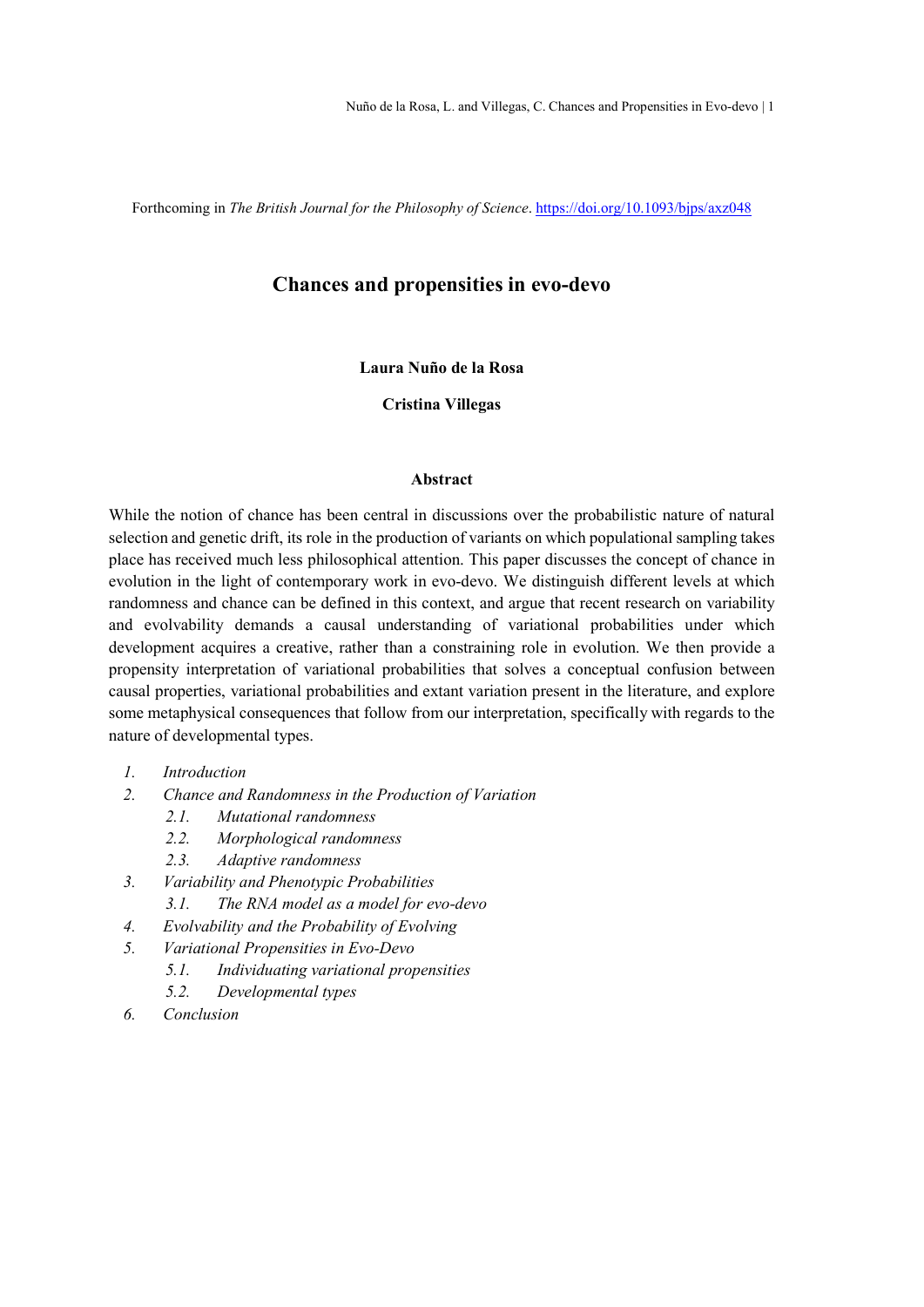Nuño de la Rosa, L. and Villegas, C., Chances and Propensities in Evo-devo | 2

### 1. Introduction

Chance in evolution has been a major focus of attention in evolutionary biology, both at the level of the generation of variation—how chancy is the production of new variants—and at the level of its perpetuation—how chancy is the diffusion and disappearance of those variants along evolutionary time.<sup>1</sup> Philosophers of biology have been classically concerned with the latter sense, the notion of chance being central in discussions over the probabilistic nature of natural selection and the stochasticity of genetic drift. In this frame, evolutionary changes are regarded as the result of probabilistic sampling processes in populations resulting in random or non-random outcomes. In a common analogy, the sample space of alleles or genotypes in a population is represented by colored balls in an urn, the colours corresponding to fitness values. A hand picking balls on the basis of their color represents natural selection, whereas a blind hand illustrates random drift (Millstein [2003]). The role of chance in the production of variants on which discriminate or indiscriminate sampling takes place—that is, how balls are introduced into the urn—has received much less philosophical attention. The reason seems to lie in the apparent consensus on the validity of the Modern Synthesis (MS) understanding of chance in this context as restricted to mutations, the ultimate source of heritable variation. According to this restricted notion, mutations are chancy insofar as their production is independent of their fitness values (Huneman [2017]; Lenski and Mittler [1993]; Merlin [2010]). In the urn analogy, the probabilities of balls of each color being in the urn before the sampling are causally independent of their probabilities of being picked on the basis of their color. Philosophers and historians of biology agree that this notion of chance was established against the hypothesis of 'mutational Lamarckism', according to which the environment can induce mutations directed towards producing fitter phenotypes in that particular environment (Razeto-Barry and Vecchi [2016], p. 2).

However, this restricted definition does not exhaust the different meanings of the concept of chance which were crucial in articulating the MS view on the production of variation. Insofar as chance was generally invoked as opposed to the directionality of natural selection (Eble [1999]; Millstein [2011]), it not only served to dismiss mutational Lamarckism. It was also instrumental in confronting other alternative explanatory strategies where the production of variants had a creative role. The classic debate between mutationists and selectionists that pervaded the early days of the MS illustrates this point. In a recent paper, Beatty ([2016]) has forcefully argued that the main target of mutationists was the creative role of natural selection, as based on the assumption that variation was not a driver, but just a precondition of evolution. Such an assumption demanded that mutations were not only undirected with respect to selection—a statement that mutationists never questioned—, but also with regard to the phenotypic variants they affected. For selection to be creative, mutations needed to be copiously available, have a continuous effect on phenotypic traits, and be capable of affecting them with almost equal probability. Trait variation, in other words, should be abundant, gradual and nondirectional. In contrast, mutationists conceived of natural selection as a filter or a 'sieve' (de Vries [1905]) that merely discarded or preserved variations (see Stoltzfus and Cable [2014]). From their perspective, only if new phenotypic variants, as introduced by new mutations, occurred—only if new types of balls were added into the urn from time to time, or if some of them were more likely to be added than others—then selection could align with the range of variation in some of these new

 $<sup>1</sup>$  There are other meanings of chance in evolutionary theory that do not fit into this division of the debate, such</sup> as chance as ignorance of causes (see Millstein [2011]), but we constrain ourselves to objective meanings (see section 2).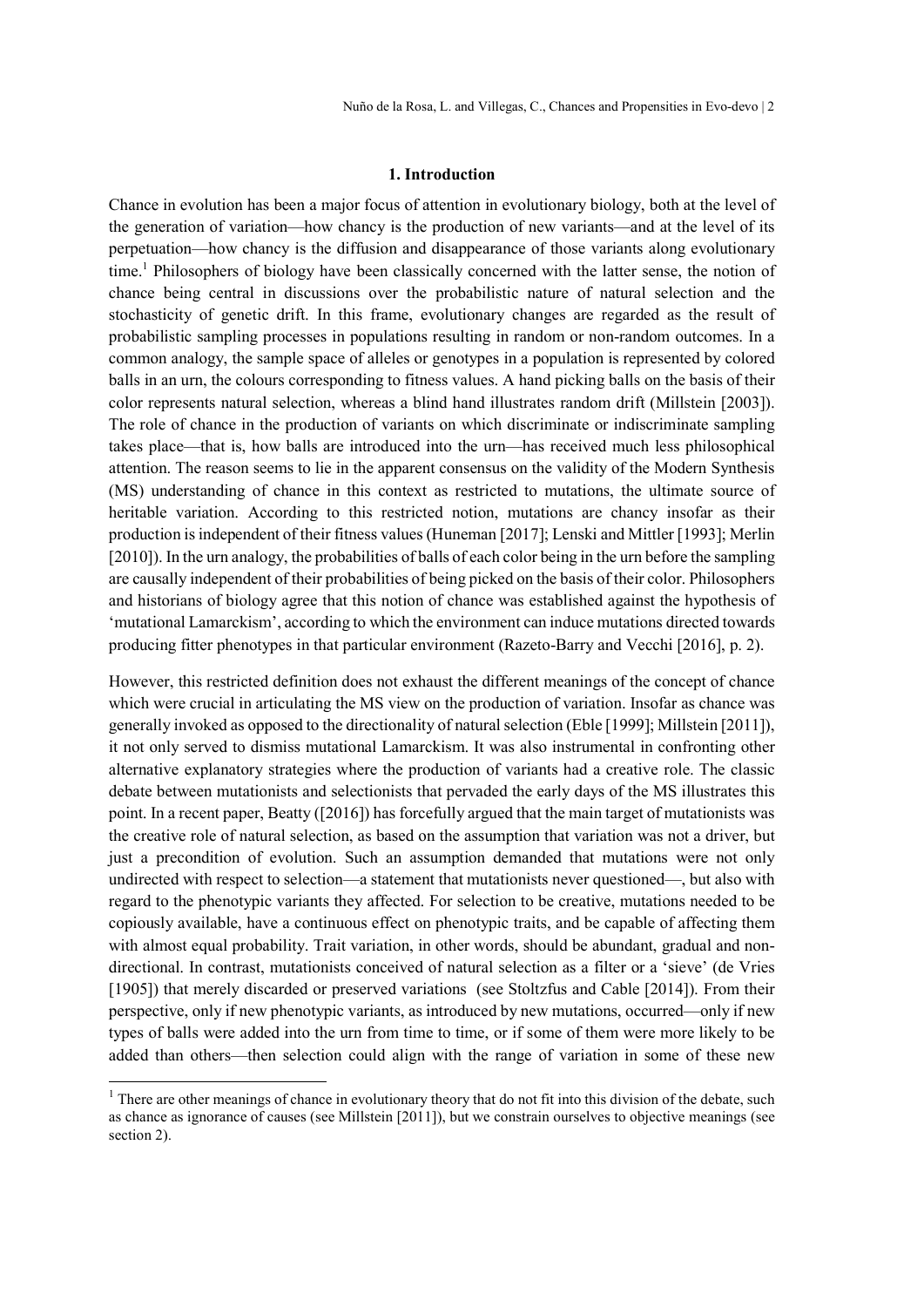directions. In this view, the production of variation appeared, together with the selection of variation, as a causal directing factor of evolution. In contrast, the MS view of chance stood against the idea that variation is a major source of novelty in evolution, guaranteeing that selection, permanently acting upon copious and unbiased variation, is the only causal factor explaining "anything that is not a random outcome of evolution" (Wagner [2013], p. 2006).

Beatty ([2016]) concludes that the major lesson to be drawn from this controversy is that our understanding of evolution as consisting of two conceptually and temporally distinct processes namely, those involved in the production and in the sampling of variation—should be radically abandoned. The reason, he argues, is that selectionists were right in their claim that in sampling variation, natural selection creates it as well. The analogy of the urn indeed falls short in accounting for this creative role of selection. In picking realised phenotypes, natural selection not only multiplies the balls of a certain colour, but it also increases the probability of new variants arising in the same color range. Given that selection influences both the generation and the fixation of variation, the very project of analysing variational probabilities as a distinct problem from the probabilities of sampling standing variation might be objected to be ill-founded.

However, new research agendas in evolutionary biology agree that the mechanisms involved in producing variation generate non-random probabilities which are independent of populational sampling. In this context, variation is invoked again as causally determinant of, rather than as a precondition for, evolutionary change (Stoltzfus [2006]). In particular, since the early 1980s, authors working on the synthesis between development and evolution have recurrently confronted what they perceive as a received notion of random variation:

[. . .] in evolution, selection may decide the winner of a given game but development nonrandomly defines the players. (Alberch [1980], p. 665)

While the mutation may be random with respect to whether it improves or reduces the fit to the environment, it is not random with respect to which traits it affects. (Pavlicev and Wagner [2012], p. 234)

[. . .] a "developmental bias" acting on the distribution of phenotypes subject to natural selection [. . .] suggest that random genetic mutation will rarely mean random variation in phenotypes. (Bateson and Laland [2013], p. 714)

This paper focuses on the concept of chance in the light of new work in evolutionary developmental biology, or evo-devo. Evo-devo is a heterogeneous discipline (Love [2015]), and much research in it is addressed to answer specific questions about actual changes in developmental mechanisms which have causally undergirded phenotypic changes along evolution. For instance, how did the modifications in the gene regulatory networks shared by the extremities of fishes and land vertebrates underlie the fin-to-limb transition? Additionally, a major epistemic goal in evo-devo concerns how the properties of development relate to the probabilities of phenotypic variants arising, rather than being fixed in a population.<sup>2</sup> For example: how does development influence the probability that fore

 $2$  Just like evo-devo is not only concerned with the probabilities of traits arising, the MS, and particularly population genetics, is not only interested in the probability of their fixation. Our contrast only applies to their differing research agendas insofar as they concern the distribution of traits.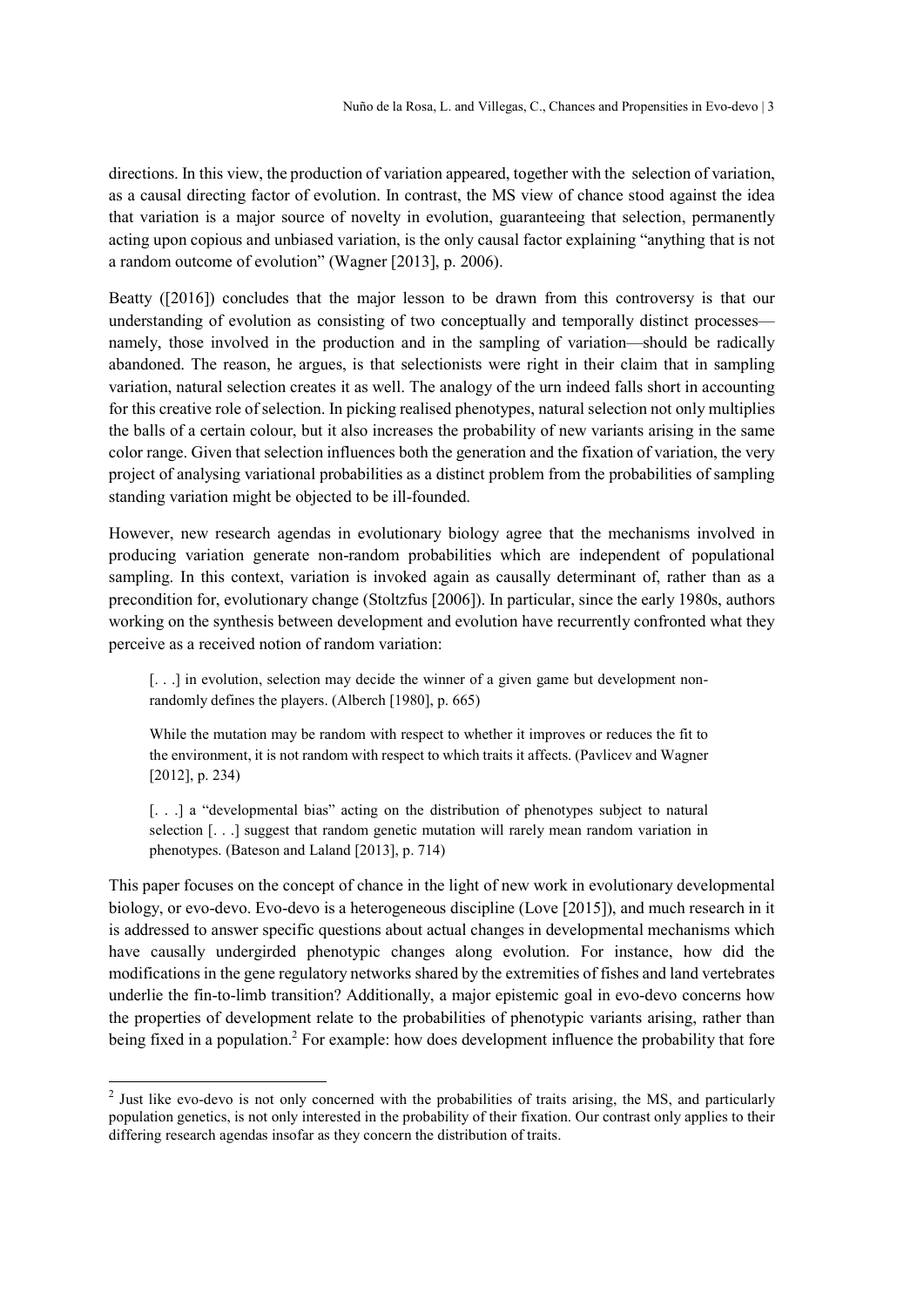and hind limbs vary independently in some tetrapods? And how does this affect the likelihood of favourable changes arising in this lineage? The study of variational probabilities as resulting from developmental tendencies is instantiated in the notions of 'variability' and 'evolvability'—themes that arguably constitute the main novel contribution of evo-devo to evolutionary theory (Hendrikse et al. [2007]). This paper examines how variational probabilities are represented in evo-devo studies of variability and evolvability and their creative role in evolution. We argue that the chancy character of variation in this context, rather than being random with respect to selection, is better understood as objectively probabilistic, that is, as showing probabilities that are generated by the causal structure of a chance setup.

The structure of the paper is as follows. In section 2, we distinguish the different levels at which randomness and chance in variation can be defined, and assess them from a philosophy of probability perspective. Sections 3 and 4 discuss how variational probabilities are conceptualised in evo-devo studies of variability and evolvability, respectively, and show how these studies challenge some of the received assumptions on the role of chance in the production of variation in evolution. The last section argues that a propensity interpretation can help in clarifying the relation between the different ways in which variability and evolvability are defined in the literature, where causal properties, probabilities and frequencies are often confused.

# 2. Chance and Randomness in the Production of Variation

As outlined in the introduction, the MS view of chance included an engagement with a selectionist, thus externalist view of evolution that neglected the causal role of internal—genetic and developmental—mechanisms in evolutionary change. Both the generative processes of variation and their resulting phenotypic outcomes were considered random in virtue of not being aligned with the direction of natural selection (Eble [1999]; Millstein [2011]). Although characterising a pattern of variation as random in this sense does not reject the possibility that some other pattern may be present (Eble [1999]), the exclusive focus on the adaptive direction of variation seems to have obscured the recognition of other relevant evolutionary patterns. Since variation is the sample space of evolution, we believe that a precise definition of what is considered a random pattern in such space and what are the processes that generate it will help in clarifying the senses of chance involved in current claims on the evolutionary role of the mechanisms producing variation.

In the philosophy of probability, randomness applies to outcomes and chanciness to the processes that produce them (Eagle [2019]). Random trials are procedures with a defined set of possible outcomes, namely the sample space—e.g. the numbers one through six for dice rolls—. Each outcome—e.g. landing on six—, or set of outcomes—e.g. landing on an even face—, is called an event, and each event has a probability measure—e.g. the probability one sixth of landing on six—. Taken together, the sample space, the set of events and the probability measure constitute a probability space. A set or a series of outcomes is random if it does not present any order or pattern. For instance, the series of a die landing 1, 6, 5, 3, 1 is a random series. According to objective views of probability, a process involved in a random trial is chancy if it is causally responsible for probabilities that represent real features of the world rather than our epistemic limitations. Thus, the process of rolling a die is chancy insofar as its objective properties—for instance, the mass distribution of the die or the initial conditions of the roll—are causally responsible for the probability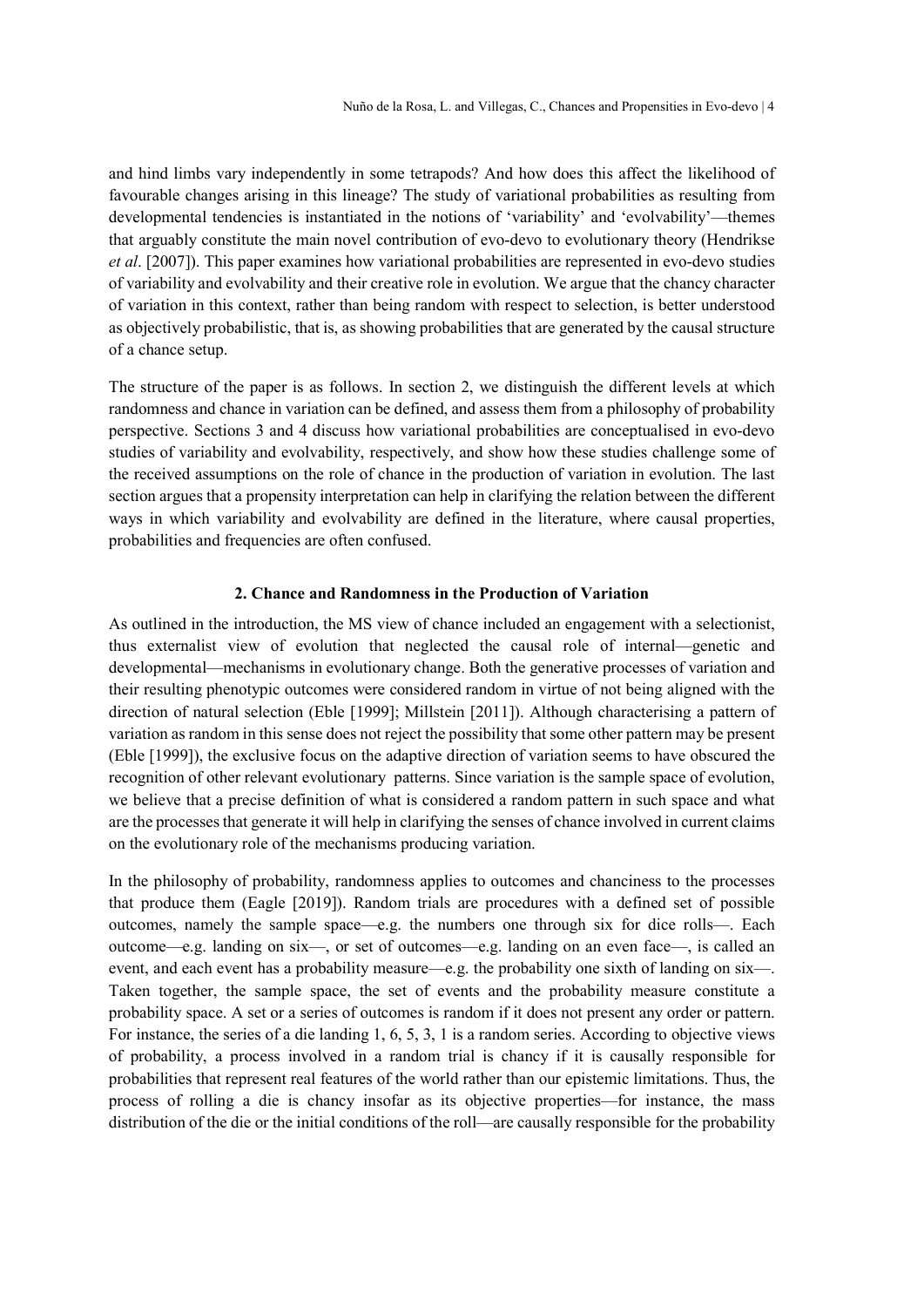distribution of the outcomes it produces—in this case, of landing on the six faces with a probability of one sixth for each of them—. Importantly, this notion of chance also applies to nonrandom phenomena. For instance, the irregular mass distribution of a loaded die is causally responsible for the probability of landing on six being higher than the probability of landing on one. In this case, the series of landing events will be nonrandom in the previous sense, but the rolls are chancy insofar as their objective properties define a probability space.

We now consider what are the probabilistic patterns of variation described in internalist approaches to evolution, where internal mechanisms of organisms involved in the production of variation are claimed to chanell evolutionary change. As the theoretical biologist Andreas Wagner ([2012]) has recently made explicit, the sample space of variation in evolution can be defined with respect to the effects of mutations on three different aspects of a living system. While the most widely discussed notion of randomness in evolutionary biology regards the effects of mutations on fitness, these effects can also be defined at the genotypic and at the phenotypic level. In the following, we will define different sample spaces with respect to the effects of mutations at these three levels—genotypic, phenotypic and adaptive—, and will consider the kind of processes involved in these random trials, namely in the reproductive events where mutations take place. We will argue that the generative role attributed to these processes entails a causal, productive notion of chance that contrasts with the views of variational probabilities as non causally responsible for evolutionary outcomes, neither imprinting directionality—against mutationism—, nor causing adaptation—against mutational Lamarckism—. In contrast, we defend that these trials are causal probabilistic processes, that is, processes whose causal structures are responsible for the probabilities they generate (Abrams [2017]; Strevens [2010]).

### 2.1. Mutational randomness

Molecular genetics has recently shown that the effects of mutations on the genome are not random in the classical expectation of equally probable (Wagner [2012]). Different kinds of mutations—point mutations, inversions—have different probability distributions, and even nucleotide changes are not equally likely nor have independent probabilities. Based on this new empirical evidence, the so-called 'neomutationism', or the theory of mutation-driven evolution (Nei [2013]) has brought back the debate on the explanatory role of variation in evolution (Stoltzfus [2006]; Wagner [2013]). In contrast to classical mutationism, neomutationism considers the probabilities not only of point mutations, but also of all kinds of genomic change—genome duplication, fusions, lateral gene transfers...—as well as the molecular causes underlying such probabilities (Nei [2013], p. 197). At this level, different kinds of mutational outcomes define the sample space, while their associated probabilities gain accuracy with scientific practice. In turn, molecular processes can be interpreted as taking part in the random trials that bring about these outcomes.

# 2.2. Morphological randomness

Some authors have tended to assume that developmental biases entail the same conceptual challenge to the chanciness of variation as mutational biases. For example, Lenormand and coauthors consider that saying that development biases variation is 'just another way to say that mutations are not occurring in other possible directions' ([2016], p. 198). Both mutational and developmental biases certainly entail that the internal mechanisms generating variation, rather than external, selective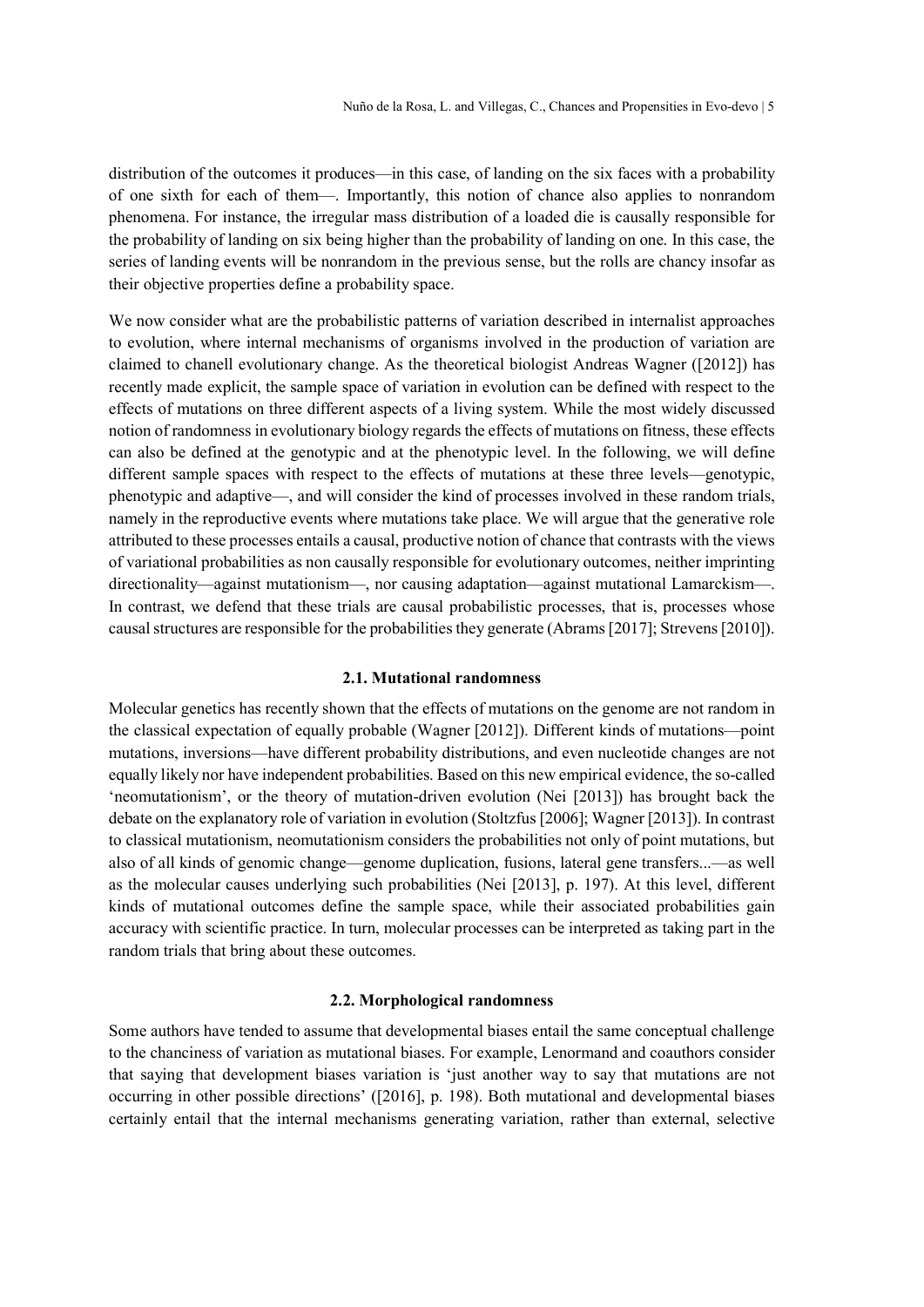forces, are important directing causes of evolution. However, the probabilities invoked in evo-devo do not concern the distribution of mutations, but rather the distribution of the resulting phenotypes.<sup>3</sup> What evo-devo confronts is precisely the assumption according to which the alleged properties of variation at the genetic level can be extrapolated to the morphological level. That is, even if mutations were random in the sense of being equally likely to arise in the genome, the phenotypic variants resulting from these mutations would not: 'mutational randomness' does not entail 'morphological randomness'.

The distinction between mutational and morphological randomness would be irrelevant for the present discussion if genotypic variation mapped directly onto phenotypic variation, as it is implicitly assumed in the classical models of population genetics (Hallgrímsson and Hall [2005]). Insofar as these models do not include phenotypic traits—that is, they map genotype to fitness directly—, they necessarily exclude development from the explanation of evolutionary dynamics. Importantly, the 'morphological randomness' assumption underlying such models played not only an instrumental role but rather a representational one, where randomness implicitly refers to real features of the phenomenon under study (see Millstein [2006]). Thus, at least in Fisher's canonical case, heuristic simplification was not the only reason for excluding development from the population genetics models of adaptive dynamics (Hansen [2006]). On the one hand, the complexity of development was taken like statistical noise not only for the sake of simplicity, but in virtue of its assumed capacity to average over all possible allele combinations in an ideal, large population. On the other hand, organismal complexity was considered to imply that advantageous mutations are always possible and that they will arise and become fixed given a large enough population.<sup>4</sup> Therefore, classical population genetics assumes that, at a population level, development does not bias the effects of genes on phenotypic traits. As a consequence, the mapping between genes and phenotypic variants can be treated as a simple, linear one, and evolution can be defined as a change in gene frequencies.

In contrast, the claim that development should be included in the explanatory structure of evolutionary theory came from the empirical evidence on the 'nonrandom and highly structured' patterns of phenotypic variation (Wagner [2012], p. 96). The early advocates of evo-devo highlighted that morphological variants were not random in the sense of isotropically distributed in all directions of the phenotypic space (Alberch [1982]). From an evo-devo perspective, then, the sample space of variation needs to be defined at the phenotypic level that results from development. In turn, mutations have phenotypic effects insofar as they affect the developmental processes that generate them. For example, evo-devo models of the evolution of mammalian teeth show that, depending on the developmental parameters they affect, different mutations can generate similar tooth morphologies,

<sup>&</sup>lt;sup>3</sup> Specific kinds of mutational outcomes have phenotypic probabilities associated as well. For example, there seems to be a correlation between gene duplications and organismal complexity. Given that the size of the genome has increased from unicellular to multicellular organisms, the higher probability of gene duplications in the bigger genomes of multicellulars might have influenced the evolution of complexity (Nei [2013], p. 93). Nonetheless, the association of mutational to phenotypic probabilities does not need to include the causal developmental structure connecting the two.

<sup>&</sup>lt;sup>4</sup> We do not mean that the founders of the MS endorsed the naif assumption that the actual frequencies of variation are isotropically distributed in each generation. The assumption on isotropic variation applies to how a given trait, as established by past evolutionary processes, can possibly vary.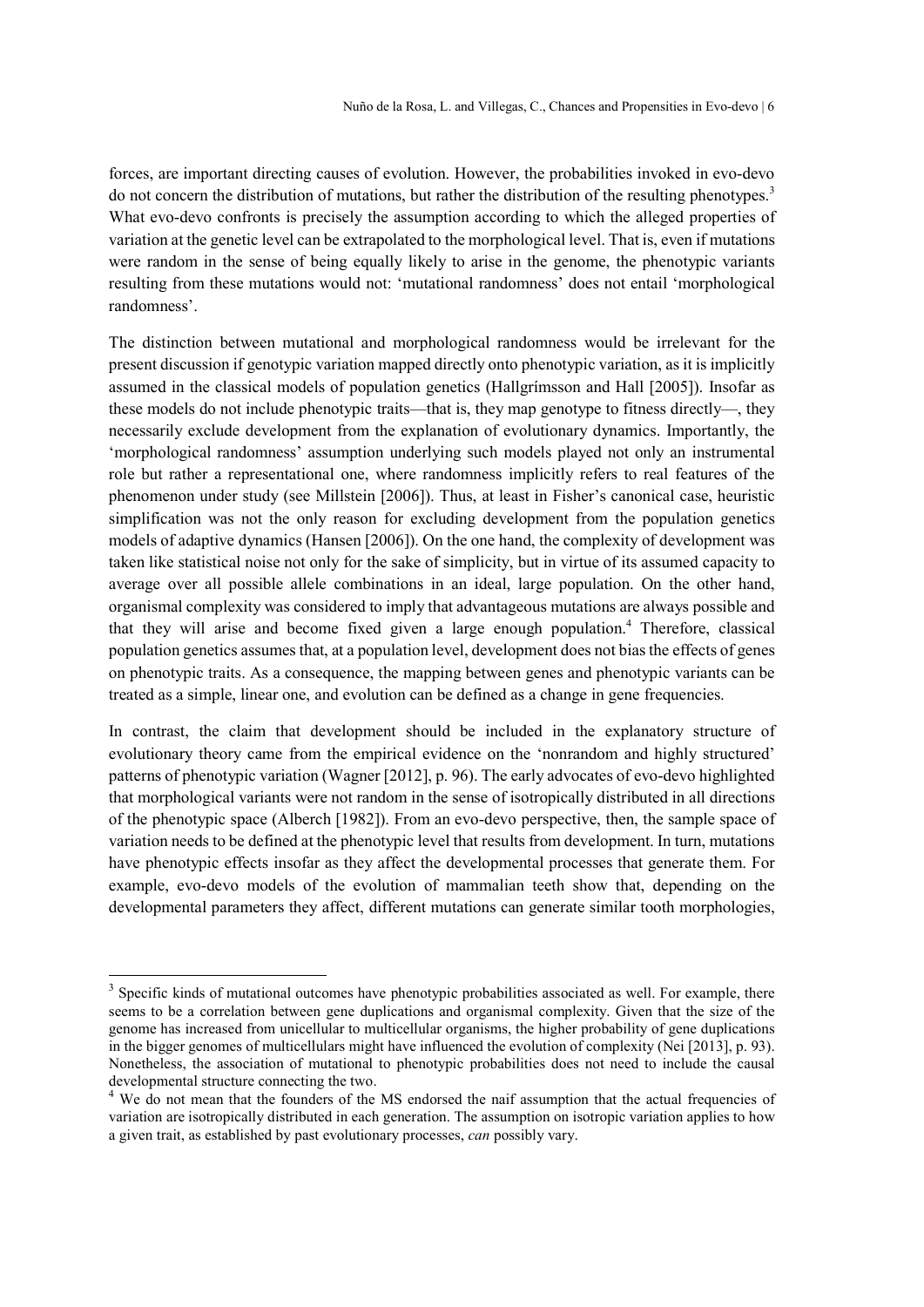or the other way round: similar mutations can lead to different tooth shapes (Salazar-Ciudad and Jernvall [2002]).

While in the 1980s the role of development in evolution was mainly perceived as a constraint or a limitation to natural selection, since the mid-1990s more positive terms, such as variability and evolvability, have been introduced in the evo-devo literature in order to capture the creativity of development (Brigandt [2015a]). From this perspective, developmental systems do not constraint selection, but rather create the morphological variants that can arise through mutations (Amundson [1994]). Non-realizable morphologies simply do not belong to the sample space defined by the possible outcomes of developmental processes. Therefore, highlighting the order and discreteness of the morphospace is not a way of relativizing the importance of natural selection in evolution, but rather a claim on how selection itself works. The reason is not only that selection acts on phenotypic traits, but also that each selected organism contains, in addition to its realized phenotype, a generative mechanism capable of creating new, structured variation. Thus, whereas developmental biases can be seen as the weak, non-controversial claim that variation is limited by what is developmentally possible, a stronger claim considers them as productive causes of evolutionary outcomes (Salazar-Ciudad [2006]; Stoltzfus [2006]). We believe that the implications of this stronger claim are better understood under a causal interpretation of the variational probabilities at work in evo-devo. Consequently, developmental systems can be seen as probabilistic systems or chance setups, exhibiting particular setup conditions that give rise to a probability distribution of phenotypes as possible outcomes.

# 2.3. Adaptive randomness

As outlined in the introduction, the received view of chance, insofar as it concerns the production of variation, accounts for the effects of mutations on fitness:

Mutations are evolutionary chancy iff 'there is no specific causal connection between the probability of a mutation being beneficial in a given environment and the probability of it occurring in this environment' (Merlin [2010], p.  $6$ <sup>5</sup>

Recent discussions on directed mutator mechanisms, which seem to get activated under certain environmental conditions have come to question the scope of this notion (see Razeto-Barry and Vecci [2016] for a review). For instance, thermal stress might increase the rate of mutations in bacteria E. Coli, increasing as well the probability of fitter, thermotolerant variants to arise in a population (Jablonka and Lamb  $[2005]$ ).<sup>6</sup> However, developmental approaches to evolution do not concern this restricted view, but rather the more general formulation of 'evolutionary chance', according to which variation is chancy in the sense of causally 'independent of the generally adaptive direction of natural

 $<sup>5</sup>$  This definition reformulates Simpson's probabilistic version of chance in The Major Features of Evolution,</sup> an exemplary instantiation of the MS view (Merlin [2010]). Note that causal connections do not connect probabilities themselves, but rather the causal factors responsible for these probabilities.<br><sup>6</sup> Against this argument, advocates of the MS have replied that the notion of chance as independent probability

still holds: just like tossing a coin more times increases the number of head results, mutator mechanisms increase the number of mutations independently of their associated fitness values. Other authors have argued that some induced mutations might increase the relative frequency of adaptive variants in a population, and that deciding on their chanciness is an empirical question (Razeto-Barry and Vecchi 2016).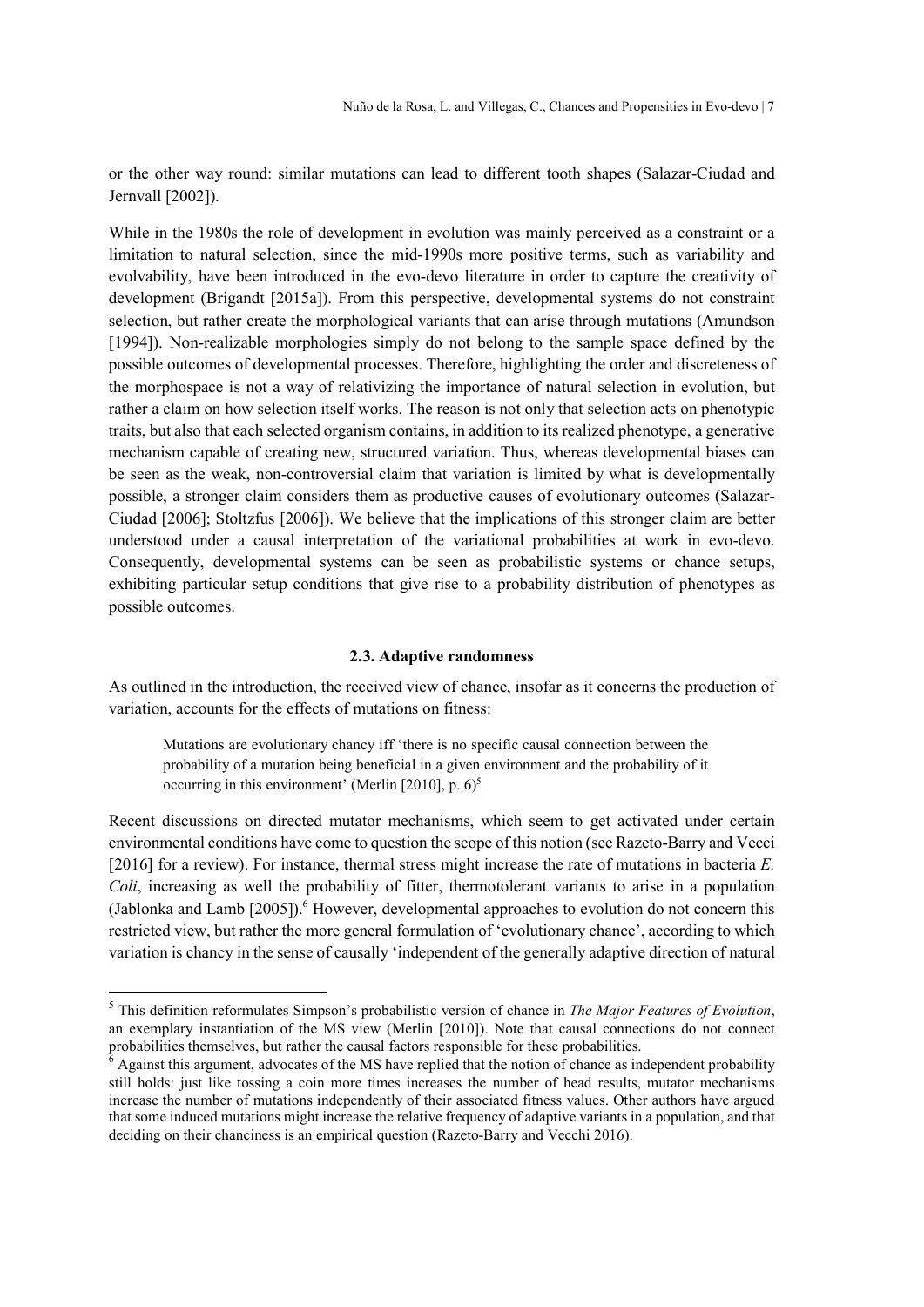selection' (Millstein [2011], p. 435; see also Eble [1999]), Under such a view, causal factors as distinct as drift, mutations, or development count as chancy, and produce outcomes that are random with respect to adaptation. Nevertheless, since the mid-1990s, evo-devo research on evolvability has shown that the ability to generate fitter phenotypic variants can be causally influenced by developmental variational tendencies. Defined as an ability that increases the probability of adaptive evolution, evolvability touches the very core of this general 'evolutionary chance' concept. At this level, the sample space of variation is a space of the adaptiveness of phenotypic variants generated through development, and with non-random associated probabilities.

In this section, we have argued that the variational probabilities found in evolutionary biology are conceptually independent of sampling probabilistic processes at the population level, and can be generated in different ways: the probabilities of genotypic variation stressed by neomutationists are causally explained by mutational mechanisms, whereas the probabilities at work in evo-devo are dependent on the structure of developmental systems. We have seen that the patterns of variation at the phenotypic level are not random, neither morphologically nor adaptationally, and we have suggested that development plays the role of a chance setup for variation. In the next two sections, we introduce in more detail how the probabilities of generating phenotypic variation, as well as the probabilities of evolving, are conceptualised in evo-devo models of variability and evolvability, respectively.

# 3. Variability and Phenotypic Probabilities

A recurrent distinction in evo-devo is that between variation and variability (Hallgrímsson and Hall [2005]). Variation refers to the extant variants of traits in a population, and can therefore be 'measured as a series of static observations within a sample' (Willmore et al. [2007], p. 99). Variability concerns 'the way a phenotypic trait changes in response to environmental and genetic influences' (Wagner and Altenberg [1996], p. 969),<sup>7</sup> and, as a consequence, includes not only the realised variation, but also all possible outcomes (Willmore et al. [2007]). In evo-devo, phenotypic variability is associated with developmental variability, or 'the tendency of developmental systems to change' (Hallgrímsson et al. [2005], p. 526).

Developmental systems differ in the amount and the type of morphological variation they can deliver. For instance, some developmental systems can produce more gradual morphological variation compared to others generating more complex and diverse variation, while some of them can generate more modular variation than others. Different variabilities hence correspond to 'different types of developmental mechanisms giving rise to different types of morphological variation from genetic and environmental variation' (Salazar-Ciudad [2007], p. 398). In turn, each of the possible outcomes of the sample space of phenotypes has distinct associated probabilities. In this sense, variability, insofar it concerns 'what is more likely to be generated' (Alberch [1982], p. 314), can be defined in probabilistic terms as a probability distribution over sets of possible types of phenotypic variants. Finally, the term variability is also used to refer to the 'underlying variational tendencies' responsible for the generation of such patterns and their probability distributions (Wagner [2014], p. 19).

 $<sup>7</sup>$  For the purposes of this paper, we will focus on genetic influences, therefore excluding environmental</sup> influences on phenotypic plasticity or niche construction from the present discussion.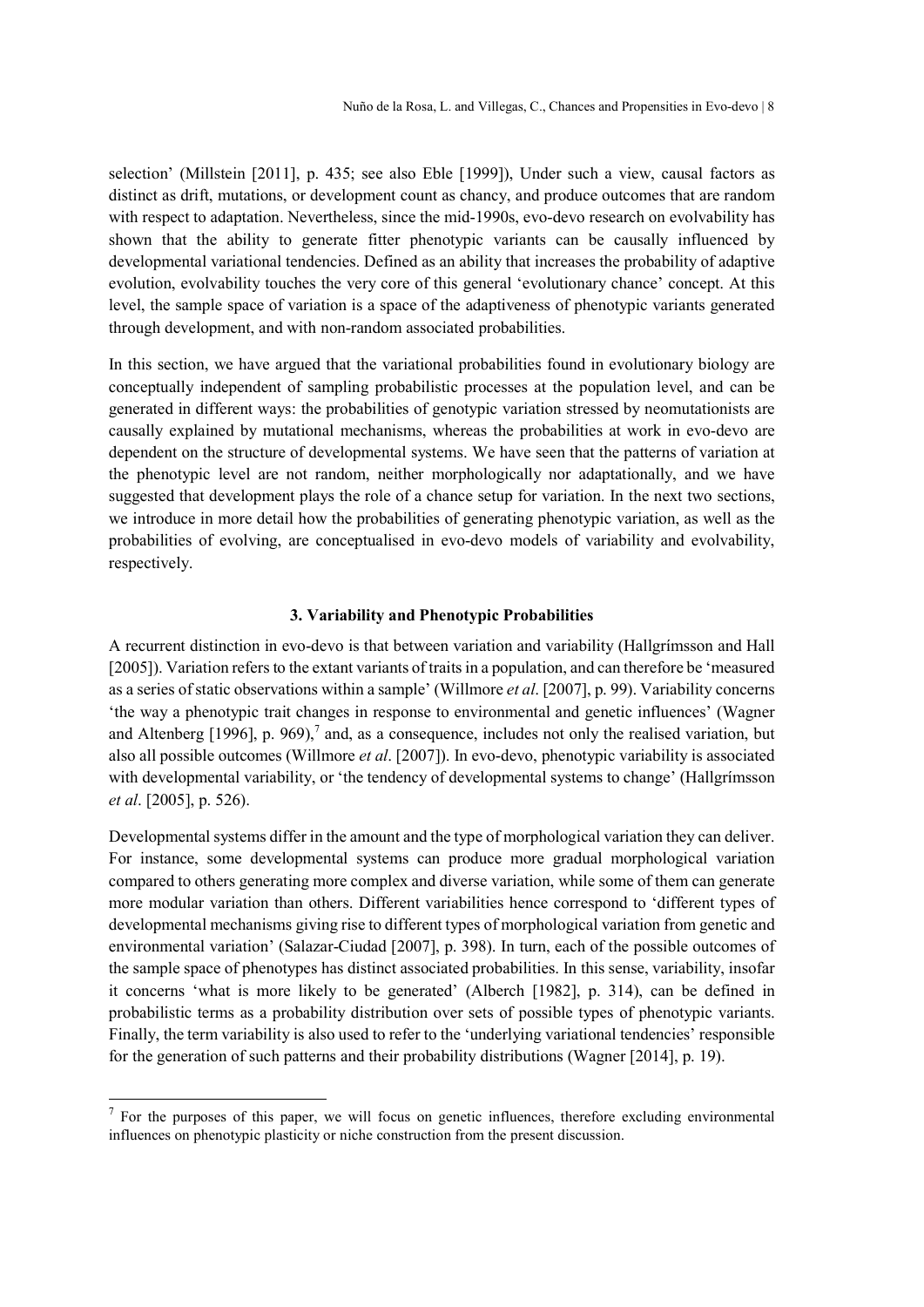It is commonly held that these tendencies depend on the structure of the genotype-phenotype map (hereafter, GPM), while they are conceptually independent of population parameters such as allele frequencies and variances (Hansen [2006]). The GPM is the core tool used in evo-devo to represent the distinct tendencies—of organisms, developmental systems or genotypes—to produce distributions of phenotypic variants with different probabilities (see Pigliucci [2010]). The GPM is a function that maps molecular genetic variation onto phenotypic trait variation. It summarizes all the possible developmental processes connecting the genotypic space—i.e. all possible genotypes resulting from mutations in a genome or a region of it—and the phenotypic space—i.e. all possible associated phenotypic variations. GPMs capture both structural and dynamical properties of development. For instance, the effects of mutations in a given GPM can be structured in a modular way, meaning that they affect some phenotypic traits independently of others (see, e.g. Wagner *et al.* [2007]). But the mutational effects can also differ depending on the developmental stage at which they are expressed. Thus, mutations affecting early development have been claimed to be 'generatively entrenched', insofar as they should be more likely to have widespread downstream effects (Wimsatt [2001]). Moreover, GPMs can be defined at different levels of organisation, and at different taxonomic scales, in order to examine how variation is structured within a population, a species, a lineage or even a whole kingdom. For instance, the structure of the metazoan GPM can be described as a modular structure regardless of the extreme diversity of developmental processes it represents. The wider its range of application, the more abstract the structural relationships represented in a GPM.

The consensus on the applicability of GPMs to variational probabilities in evo-devo lies, we believe, in their representational role of development as a structuring cause of variation. Regardless the level of abstraction at which these maps work, they stand for developmental conditions that remain stable across the trials generating phenotypic results. They represent abstract properties of developmental chance setups as defined in the previous section. A typical way to illustrate the causal properties of chance setups is by alluding to gambling games, such as fortune wheels, dice rolling and coin tossings (see, for instance, Strevens [2010]). In this line, the analogy of the dice and the probabilities of landing different numbers intends to capture the causal nature of the probabilities at work in evodevo (Lewens [2009]). Taking a well-established conceptual distinction, namely that between triggering and structuring causes (see Ramsey [2016]), the velocity and the angle in which the die is thrown are the triggering conditions of the roll, while the shape and weight of the die are the structuring conditions that determine the sample space and probability distribution of results. Similarly, mutations set up different initial conditions for the developmental process, but it is the properties of this process that structure the possible phenotypic effects of those mutations. Although development depends on genetic inputs, and in turn could be altered by certain mutations, its general, structural properties tend to remain stable. Such structuration is, we claim, what is represented in GPMs. Nonetheless, the dice analogy has serious limitations for capturing the properties of developmental chance setups. The main reason is that, in this case, the possible outcomes of random trials—the six faces where the die can land—preexist the rolling of the die and cannot change through the iteration of this process. As it will become apparent in the next section, this major disanalogy carries with it several derived limitations. In the following, we will use instead a well-known toy model of the GPM, the so-called RNA model, for illustrating the ways in which variational probabilities are conceptualised in evo-devo.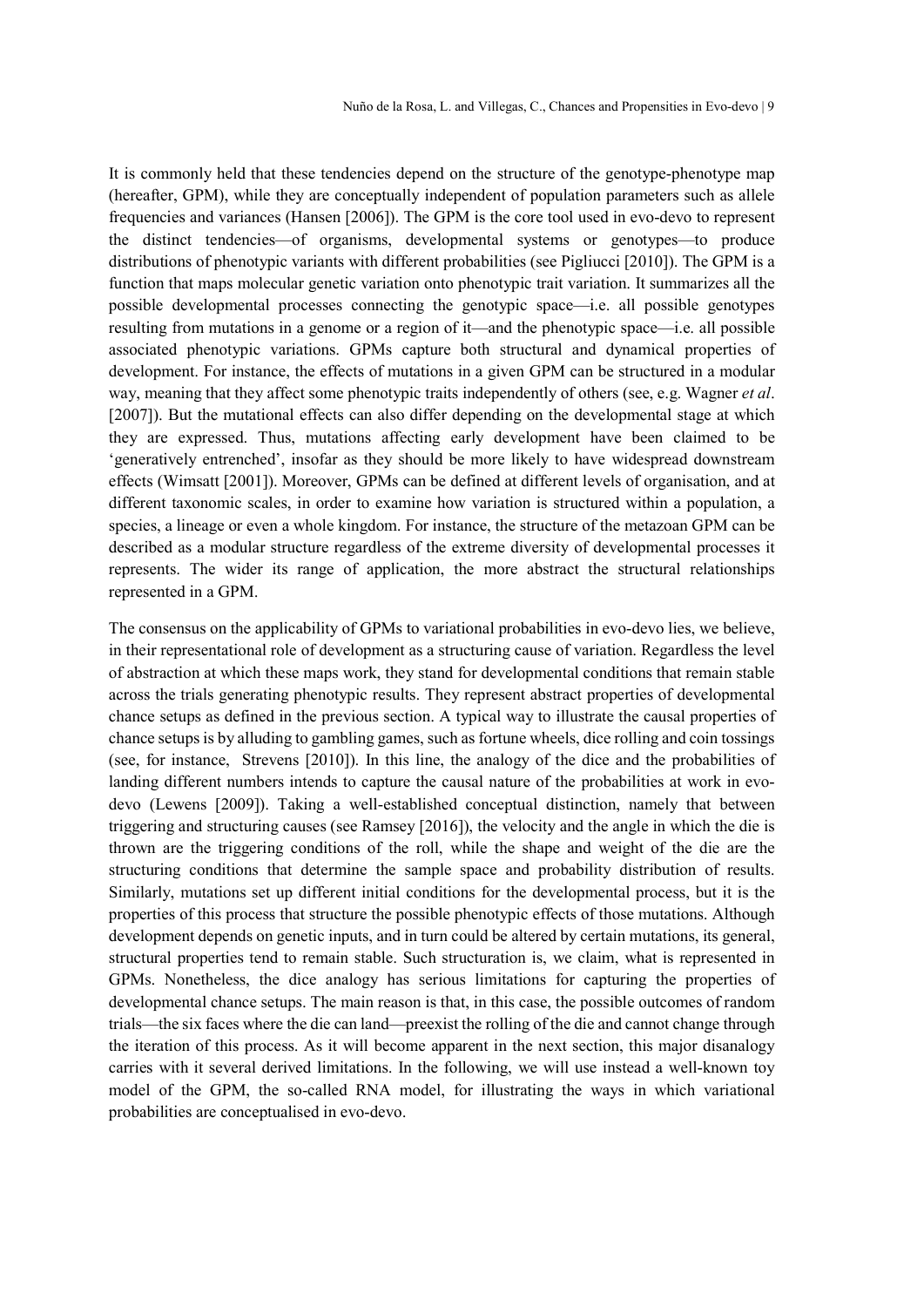#### 3.1. The RNA model as a model for evo-devo

The RNA model is a very simple GPM in which the RNA nucleotide sequence represents the genotype and the RNA secondary structure or shape is taken as the phenotype (Schuster [2001]; Stadler *et al.* [2001]; Fontana [2002]). The mapping function is given by the way sequences fold into shapes. The RNA model is an ideal analogy for evo-devo (Fontana [2002]), and is particularly useful to illustrate the way variational probabilities are conceptualised in this field. Firstly, this model allows to separate the probabilities of being generated from the probabilities of being selected, since it is logically prior to and independent of natural selection. Secondly, while most probabilities in evodevo are qualitatively characterized due to the complex developmental interactions that give rise to complex phenotypes, in this model variational probabilities can be quantified, insofar as all possible genotypes, as well as their corresponding phenotypes, are known. Thirdly, the folding process by means of which a sequence reaches its structure is analogous to a developmental process, while the algorithmic rules that assign a given shape to a set of sequences correspond to the mapping relation. As in complex evo-devo GPMs, the actual physical processes are abstracted away in these algorithmic rules. Finally, in the RNA model variational probabilities do not depend on the probabilities of mutations arising. A genotypic change corresponds to a movement from one point of the genotypic space to another, and this movement can be modelled as random in the statistical sense of equiprobable. However, as Wagner ([2012]) points out, this 'simplifying assumption' still leads 'to the conclusion that phenotypic change is nonrandom' (p. 112, n. 6; see also Stadler *et al.* [2001]).

# [Insert Figure 1 about here]

In the RNA model, the genotypic space, or the space of all possible sequences, is represented by a network, where each node corresponds to a sequence, and each edge connects the sequences which are separated by a single point mutation (see Figure 1). Neutral networks are those subsets of sequences that fold into the same shape. A single point mutation in certain nodes of the network will be neutral with respect to the phenotype, thus illustrating the lack of a one-to-one correspondence between genotypes and phenotypes. In this model, the variability of a phenotype j is defined as the probability that any point mutation inside its neutral network  $(S_i)$  gives rise to a change in the RNA secondary structure  $(S_k)$ . This probability is given by the following equation (Schuster [2001]):

$$
\square (S_k; S_j) = \square_{kj} / |B_j|
$$

Where  $\Box_{ki}$  is the number of point mutations leading from phenotype *j* to phenotype *k*, and B<sub>i</sub> is the set of all possible point mutations in the neutral network of phenotype  $j$ .<sup>8</sup> Now, a given GPM will have specific variational probabilities depending on how neutral networks are distributed in the genotypic space. Through this model, we can quantify the variability of a phenotype as a probability function over the phenotypes it can give rise to upon mutation. This property depends on how constrained—or accessible—a phenotypic change is by the structure of the GPM, obtained as a result of the way generative processes—folding, in this case—connects sequences to shapes. The probability distribution of phenotypic changes is not explained by genetic movements in the network

 $8$  Note that from this model, it will be *prima facie* possible to derive the variability of an entire GPM, as well as the variability of each sequence. The former will be a function of both the number of possible phenotypes for a given GPM and their closeness. The latter could be quantified through the number of non-neutral neighbors for a given sequence (Fontana [2002]).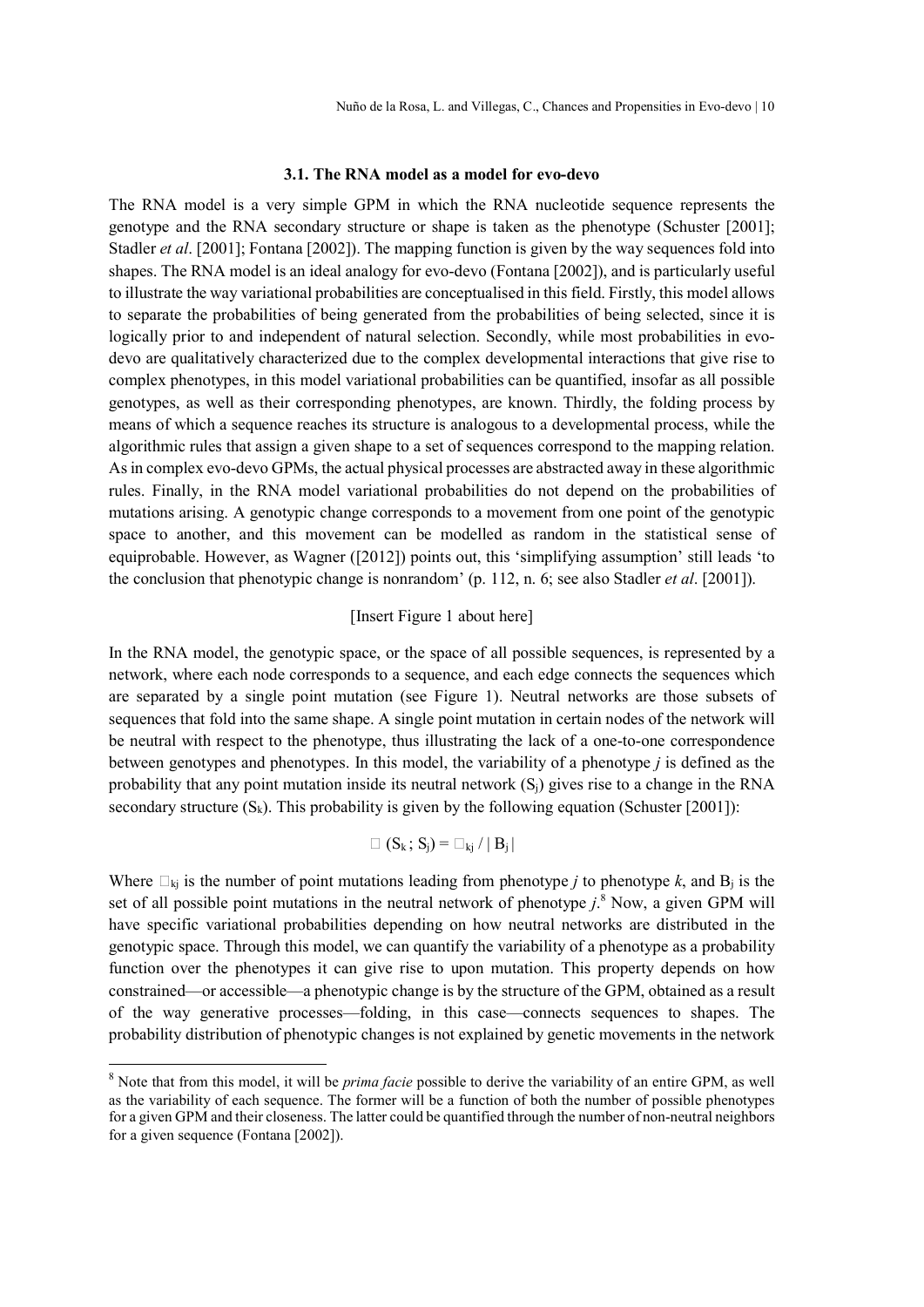but by the structure and distribution of neutral networks in the genotypic space, that is, by the structure of the GPM. Due to this distribution, heritable phenotypic variation can only be generated in certain phenotypic directions. The study of variability shows that the structure of GPMs, in representing developmental relations, accounts for the patterns of phenotypic variation across generations, and their associated probabilities.

GPMs structures allow the establishment of a probability measure over a sample space of phenotypic changes. In the RNA model, both genotypic and phenotypic closeness—that is, mutational distances between sequences as well as between resultant phenotypes—are represented for a given trait, making it possible to measure phenotypic change events under mutation. The GPM determines how individuals can explore the phenotypic space across generations, navigating from one set of phenotypic outcomes to another. Individual sequences 'move' throughout the genotypic space, every mutation changing the accessibility to the shapes of the phenotypic space. In this sense, developmental setups are not only chance setups for repeated trials of indefinite iteration, each trial corresponding to a reproductive event. They are also history-dependent chance setups, where the outcome of a trial may change the space of initial conditions for the next one.<sup>9</sup>

However, in accounting for long-term evolution, it is essential that the probability space itself can change. While developmental robustness will make this highly improbable, some mutations can affect the very structure of the GPM, hence altering the probability distribution of the resulting phenotypes. Unlike typical chance setups, the probability distributions generated by development do not remain the same across trials in the long evolutionary term. The reason is that, in chance setups such as dice rolling, triggering causes—the velocity and the angle in which the die is thrown—are not causally connected with structuring causes—the shape and weight of the die—. As a consequence, the possibility that some triggerings of the throw can affect the structure of the die is not represented in these analogies. The RNA model has indeed the same limitation as an analogy for variational probabilities in evo-devo, given that the biochemical rules that determine RNA folding do not change. In contrast, the structure of more complex GPMs is causally influenced by the setup—physical, genetic, and epigenetic—conditions of the developmental process, and can therefore evolve. For instance, as we saw above, the modular architecture of the GPM explains that tetrapod limbs have a higher probability of evolving independently of other tetrapod traits. However, in some groups birds, bats and pterodactyls—the ancestral developmental correlation between fore and hindlimbs is broken. As a consequence, these traits have evolved independently, and have a higher probability of doing so in the future (Wagner et al. [2007]). Accordingly, the developmental tendencies of limbs to vary in such groups have themselves evolved, and the extant GPM of these groups differs from the ancestral one.

# 4. Evolvability and the Probability of Evolving

Given the architectural complexity of organisms, the idea that random mutations can provide with adaptive phenotypic variants frequently enough to make evolution itself possible is not straightforward. Evolvability has recently become a central concern in evolutionary biology. While some philosophers of biology have intended to develop a unifying characterization of this concept

<sup>&</sup>lt;sup>9</sup> Variational probabilities, therefore, violate the condition of independent probability (Eagle [2019]).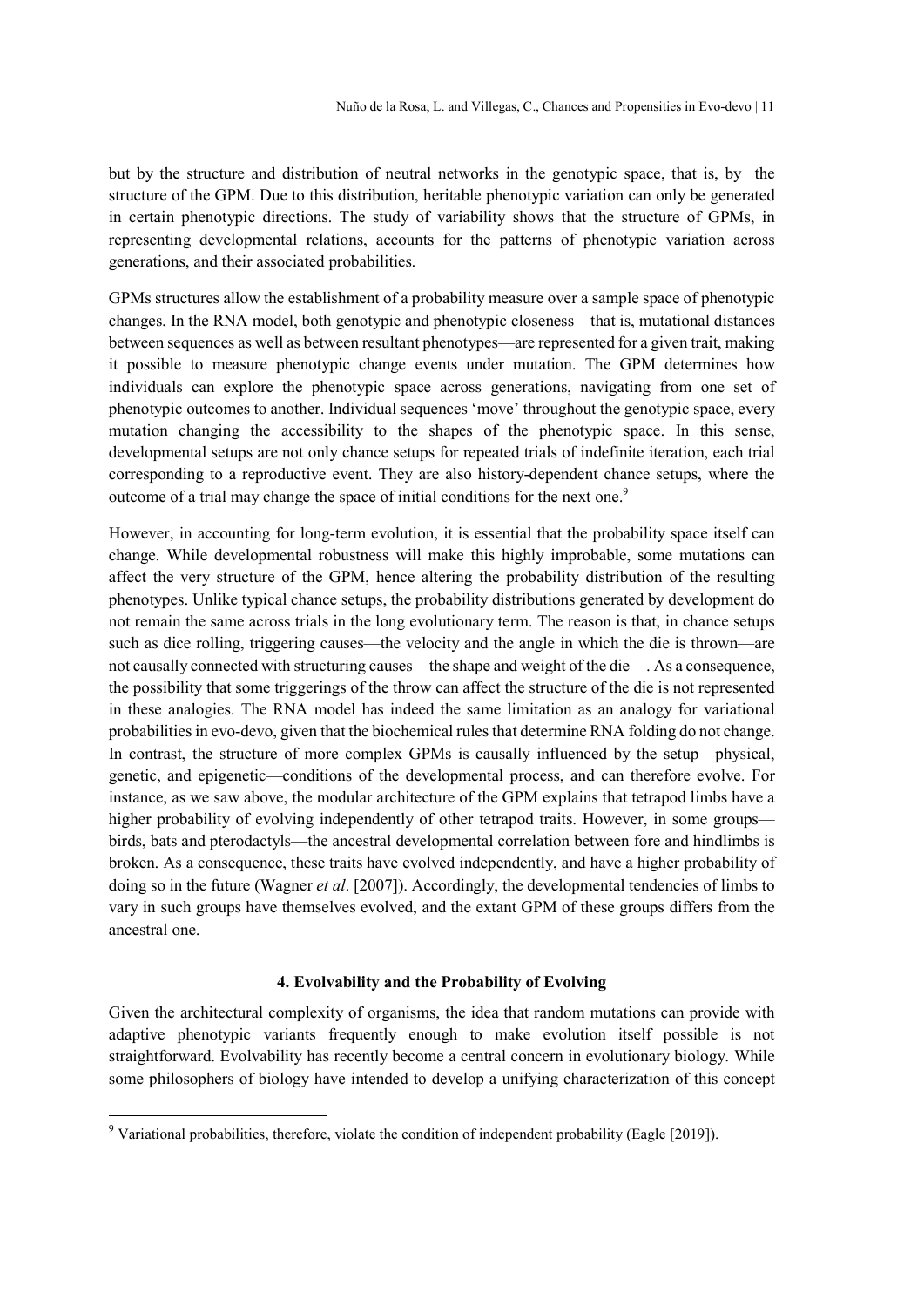(Brown [2014]), definitions of evolvability in different disciplinary contexts are not easily reducible (Nuño de la Rosa [2017], Pigliucci [2008]). Here we focus on evolvability the way it is understood in evo-devo, as illustrated by the following highly cited definitions of the term:

the ability of random variations to sometimes produce improvement (Wagner and Altenberg [1996], p. 967)

the capacity to generate heritable, selectable phenotypic variation (Kirschner and Gerhart [1998], p. 8420)

the capacity of developmental systems to evolve (Hendrikse et al. [2007], p. 394)

On the basis of these definitions, one can infer the main components of developmental approaches to evolvability. On the one hand, just like variability, evolvability is a variational property that cannot be reduced to the properties of extant variation in a population. In this regard, measures of evolvability at the population level—e.g. mean-scaled additive genetic variances, or mutational rates—are regarded as particular quantifications, rather than definitions, of the ability of populations to respond to selection (Hansen [2006], p. 129). On the other hand, while evolvability depends on variability, the ability to vary is not a sufficient condition for a system to be evolvable. Evolvability is defined as the capacity to vary in an adaptive way, and therefore has two aligned components, namely variability, as dependent on the GPM, and fitness (Watson *et al.* [2014]), as dependent on the so-called phenotype-fitness map (see Figure 1).<sup>10</sup> In evo-devo, this ability is attributed to developmental properties (Kirschner and Gerhart [1998]) and, more generally, to the structure of the GPM and its associated variational patterns (Pavlicev and Wagner [2012]).<sup>11</sup> Although the ability of populations to evolve does depend on populational parameters such as population size, and on the actual selection regime, evo-devo approaches to evolvability are restrained to understanding how adaptive evolution causally depends on the structure of development. For instance, the tendency of developmental systems to react in a coordinated fashion to environmental and genetic perturbations has been claimed to facilitate adaptive variation (Gerhart and Kirschner [2007]). Finally, evolvability is regarded as being responsible for predictable probabilistic outcomes. In this regard, and similarly to variability, evolvability is sometimes defined as the probability to evolve rather than as an ability:

the probability that random mutation will improve the phenotype. (Pavlicev and Wagner [2012], p. 232)

the likelihood of parents being able to produce offspring fitter than themselves. (Altenberg [1995], p. 43)

 $10$  It is important to note that in associating gene variants to fitness values, classical population genetics treats both maps as black-boxes. While there has been a lot of criticism to the neglect of the first map, evo-devo theory has tended to ignore the second. It is in this context that some authors define evolvability as the ability to generate heritable phenotypic variation, therefore identifying it with variability (see, for instance, Schlichting and Murren [2004]).

 $11$  Development is also invoked sometimes in evo-devo as structuring fitness effects through internal selection: '[developmental processes] provide internal, non-random evolutionary variation [...] Because of the internal requirement that modified ontogenies be functional, only a subset of all theoretically possible phenotypes will be generated' (Raff [1996], p. 325). Similarly, Bonner [2013] argues that randomness plays a minor role in complex organisms with longer developments that filter out deleterious mutations.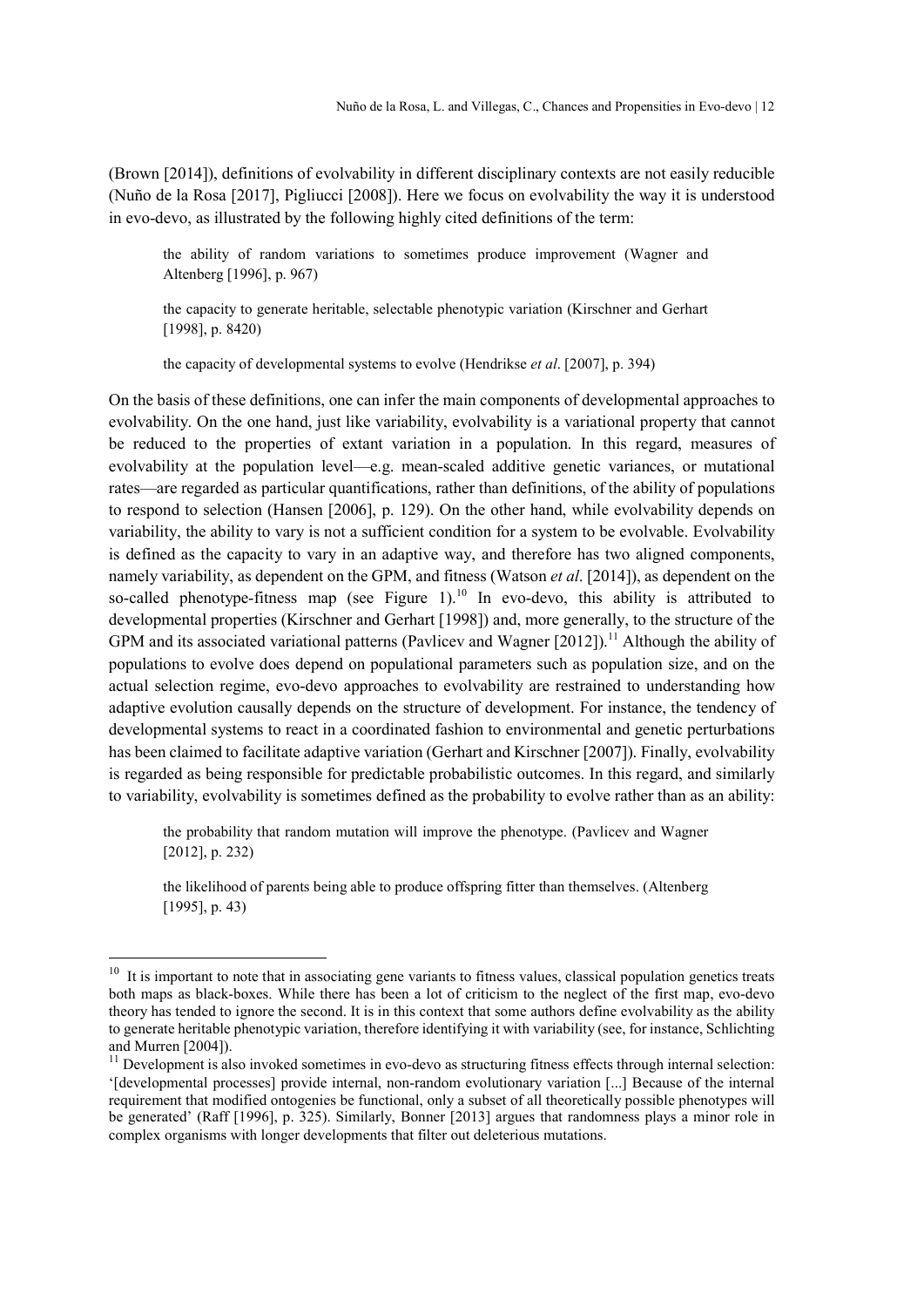As outlined in section 2, evolvability does not challenge the restricted definition of chance as 'evolutionary chance mutation' (Merlin [2010]), according to which the causes of specific mutations are independent of their fitness effects in particular environments. However, it does challenge a general notion of adaptive chance, as formulated by Millstein: 'evolutionary chance is primarily characterized by the causes that it prohibits entirely, namely, causes that proceed primarily in an adaptive direction' ([2011], p. 436). Evolvability research shows that, under some conditions, there is a causal connection between the probability to vary and the probability to adapt, or, more precisely, between the probability of a mutation resulting in an adaptive phenotypic variation and the probability of any other mutation resulting in an adaptive variation as well given the same type of selective environment. Here the causal connection between variation and fitness is not established between specific mutations and the local optima of the environment, but between the variational properties of developmental systems and the general structure of the fitness landscape. In this regard, evolvability models represent chance setups that distance themselves in two crucial ways from those involved in the classical models of evolutionary genetics.

On the one hand, unlike traditional optimisation models, which address a solution or output directly, evolvability models can be described as variational models of good outputs, namely the parameters of a developmental system that generate fit phenotypes (Watson *et al.* [2016]). In these models, fitness values are not attributed to the distinct phenotypic outcomes a GPM can deliver, but to the structure of the GPM itself. For instance, modular GPMs are claimed to be more evolvable in virtue of how they structure variational possibilities. In the case of metazoans, variational modularity is considered to facilitate their evolution by allowing selection to act on different traits independently, hence preserving the functional coherence of the organism (Wagner and Altenberg [1996]).

On the other hand, classical population genetics models the evolutionary environment as a local environment operationalized by the fitness values assigned to genetic variants. In contrast, evolvability models work with a generalised notion of the selective environment, defined by the structural regularities shared by a set of local environments that are invariant over time (Watson et al. [2016]): 'environments in nature do not vary randomly, but rather seem to have common rules or regularities' (Parter et al. [2008], p. 2). Accordingly, selection seems to favour phenotypic variation distributions that are structurally similar to the structure of the selective environment.<sup>12</sup> For instance, when the environment varies in a modular way, switching between several goals, modular developmental systems have a higher probability of generating adaptive variation and therefore tend to be selected (Parter et al. [2008]; Pavlicev et al. [2011]). In modelling biological systems and environment this way, evolvability models do not attempt to make probabilistic predictions of shortterm evolution in populations, but rather long-term probabilistic predictions across taxa. Thus the random trials, and consequently the chance setups, involved in generating the sample space of evolvability include general variational tendencies as well as a selective pattern, which conjointly determine what types of variation, rather than what phenotypic outcomes, favour adaptive changes.

A further question concerns whether evolvability itself can evolve. While the fact that phenotypes vary in their ability to respond to natural selection is widely accepted, the evolution of evolvability is

 $12$  It is important to emphasize that these models only work when the future environment entails characteristics of the past one and will fail if fluctuations bring about completely different environments.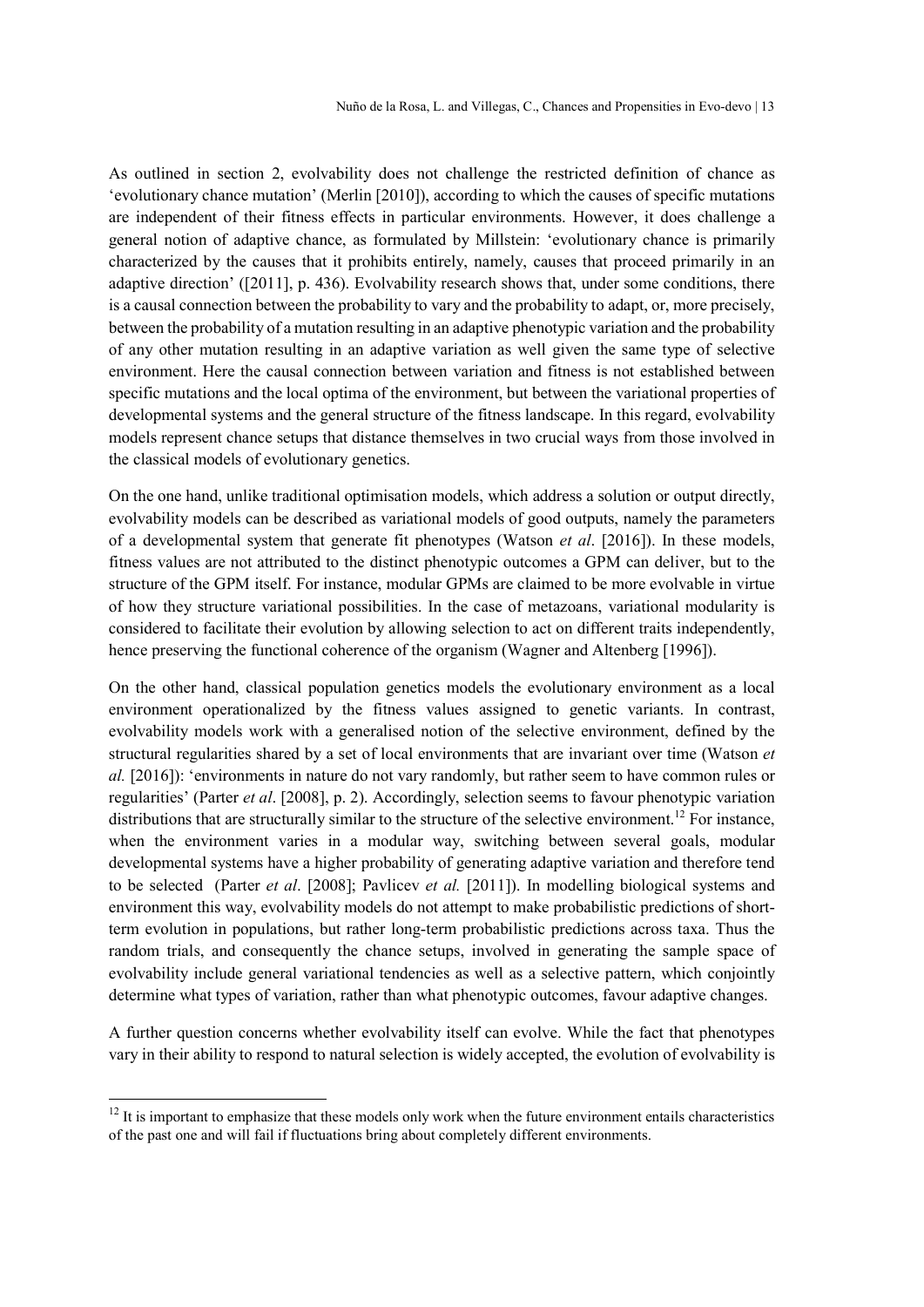generally distrusted as entailing a teleological approach to evolution: natural selection cannot produce adaptations for an environment it has not yet encountered (Sniegowski and Murphy [2006]). However, theoretical models have recently shown that gene regulatory networks sequentially exposed to different selective environments can 'learn' their general structure. This facilitates their evolution in new and previously unseen environments—proven they have the same underlying regularities—, varying in a way that makes it highly likely for the associated phenotypic variants to be selected in the next generations (Watson et al. [2016]). For instance, two phenotypic traits that are frequently selected together can become causally correlated through the evolution of gene-regulatory interactions that cause them to co-vary in future environments (Pavlicev *et al.* [2011]).

# 5. Variational Propensities in Evo-Devo

In the previous sections we showed how the variational properties involved in evo-devo models of variability and evolvability challenge the received notion of 'morphological randomness', as well as a general notion of 'evolutionary chance'. However, we have seen that these variational properties are invoked in different ways in the literature, sometimes as patterns of variation, others as abilities, and others as probabilities. Given the lack of consensus on how to understand these properties, in this section we propose a frame for interpreting them: that of propensities. Propensity interpretations understand probability as a physical disposition or tendency of a system to produce an outcome. We have argued that variational probabilities are grounded in the properties of developmental systems as chance setups. We now defend that these properties are better understood as propensities or probabilistic dispositions of developmental types. Moreover, distinguishing propensities, objective probabilities, and frequencies (see Suárez [2016]) allows us to introduce the role of generative mechanisms in the causal view of probability endorsed by the conceptualisation of variational properties at work in evo-devo.

Interpreting variational probabilities as propensities is a natural way to fit the analysis of chance in evo-devo with current philosophical discussions in evolutionary biology, where separating frequencies, probabilities, and propensities has played a key role in clarifying some of the conceptual puzzles entailed by the notion of fitness. According to the well-known propensity interpretation (Mills and Beatty [1979]), fitness does not refer to an organism's actual survival and reproductive success, but rather to its propensity, expressed in probabilistic terms, to survive and reproduce in a particular environment and population. This distinction enabled the additional recognition of the distinct roles that fitness plays in evolutionary explanations—as a propensity—and in their quantitative models—as a probability measure that can be compared with actual frequencies (Sober [2001]). We believe that the roles of variability and evolvability are similarly threefold and that a propensity interpretation of them can help in clarifying the relation between the different ways in which these terms are defined in the literature.<sup>13</sup>

 $13$  The ambiguous way of referring to variational properties in the biological literature is also reflected on the philosophical literature. For instance, Brown ([2014]) indistinctly refers to evolvability as an 'abstract disposition' and as an 'objective probability'.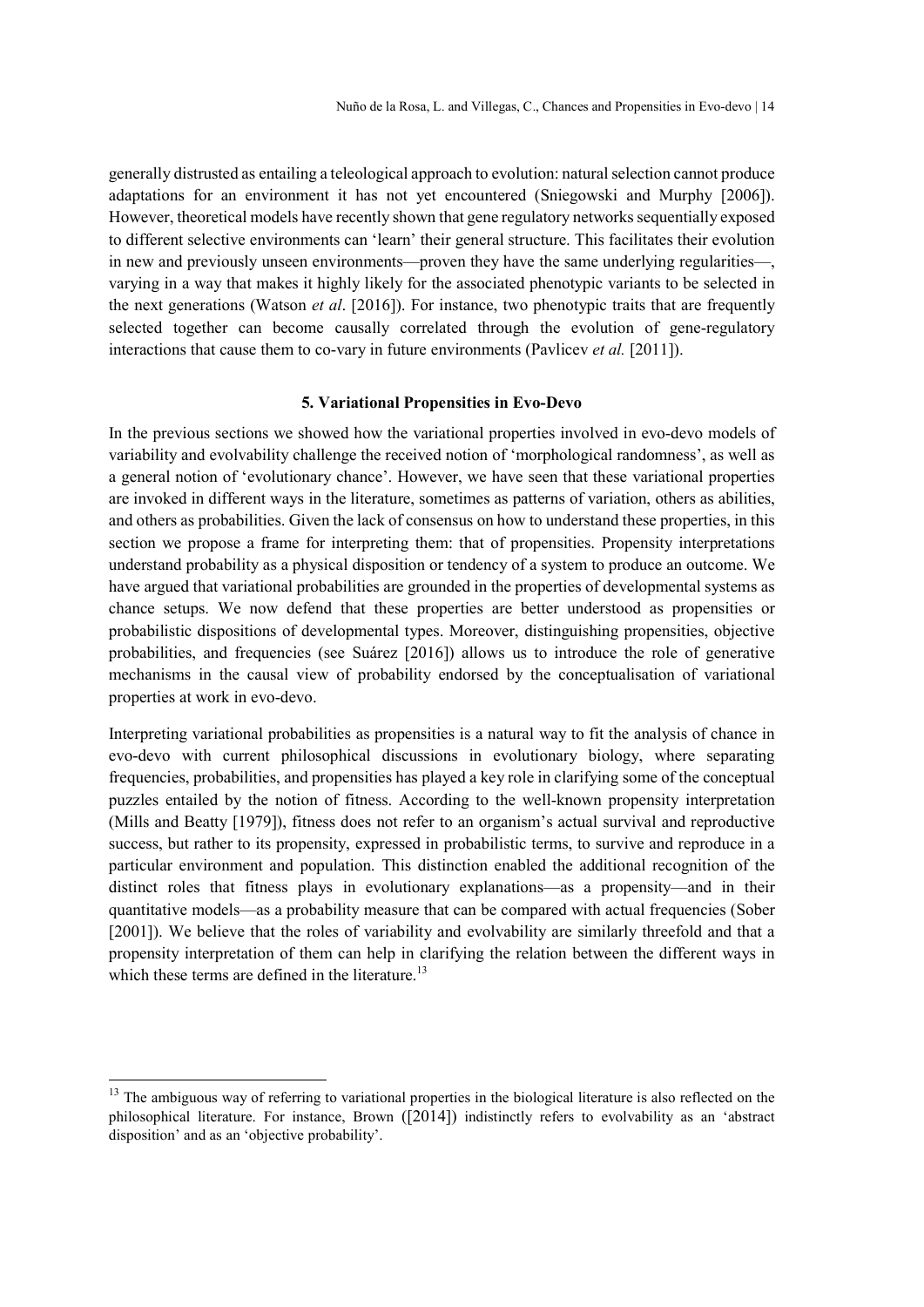#### 5.1. Individuating variational propensities

Variational propensities can be defined as dispositions to generate specific patterns of phenotypic variation when genetic and environmental changes take place in reproduction. These propensities determine the probability of generating different types of variation—such as plastic, modular, or robust—as well as the probability of evolving in adaptive directions. Dispositional properties are defined as functions relating stimulus conditions and manifestations, and are instantiated by any causal mediator between the two (see Austin [2017]). We believe that the causal role attributed to variational properties in evo-devo is dispositional, and therefore independent of the particular mechanisms realizing it (see Austin and Nuño de la Rosa [2018]). Although specific developmental mechanisms can be certainly identified for particular variational events, multiple developmental processes can instantiate the propensity to vary in a certain way, or the propensity to evolve. Consequently, the general tendencies explaining patterns of variation are not reducible to any disjunction of those mechanisms. Moreover, these propensities can be triggered in a variety of ways, by different environmental or genetic perturbations. Variational propensities thus capture general, probabilistic tendencies that play an irreducible explanatory role in evolutionary theory.

When talking about dispositions, it is important to distinguish them from their 'manifestation' and their 'effect' (Molnar [2003]). The manifestation of a disposition is the end-state of the function that individuates the property—for instance, breaking in the case of fragility—, while the effect of a disposition is the resulting event to which it contributes when triggered, such as a particular way for a window to break when hit. Instead of manifesting in a single type of effects, propensities manifest themselves in the probability distribution of their possible effects. For example, a fair coin has a certain propensity to land heads up when it is tossed, a property that is causally rooted in the physical properties of the coin, such as its symmetric mass distribution. The manifestation of this propensity is the one half probability of the event 'landing heads up' given certain tossing conditions, whereas its effect—the actual events of landing on heads or tails—will differ in every particular toss. Propensities are therefore causal properties that explain, but are not identical to, probability distributions, which in turn are instantiated in frequencies of events. Some developmental dispositions can be individuated by the particular type of morphological outcomes they causally produce, always manifesting in the same type of event, such as the formation of the vertebrate eye or the tetrapod limb (Austin [2017]). However, variational propensities are individuated by a probability distribution of phenotypic changes in response to environmental and genetic influences. For instance, one might define the disposition of an RNA sequence to fold into a given shape. By contrast, the variability of the sequence manifests in the distribution of changes in shape that can take place through the iteration of folding processes upon mutation. Similarly, the variational modularity of tetrapod limbs is not concerned with the probability of this trait being produced in each ontogeny. Rather, it explains phenomena such as that, in tetrapods, limbs have a high probability of evolving independently of other traits, like the head or the tail.

# 5.2. Developmental types

While there is a general agreement in evo-devo that variational propensities and their associated probabilities depend on developmental properties, there is no consensus in the literature on the entities these propensities are predicated of. Some authors attribute them to individual organisms (Wagner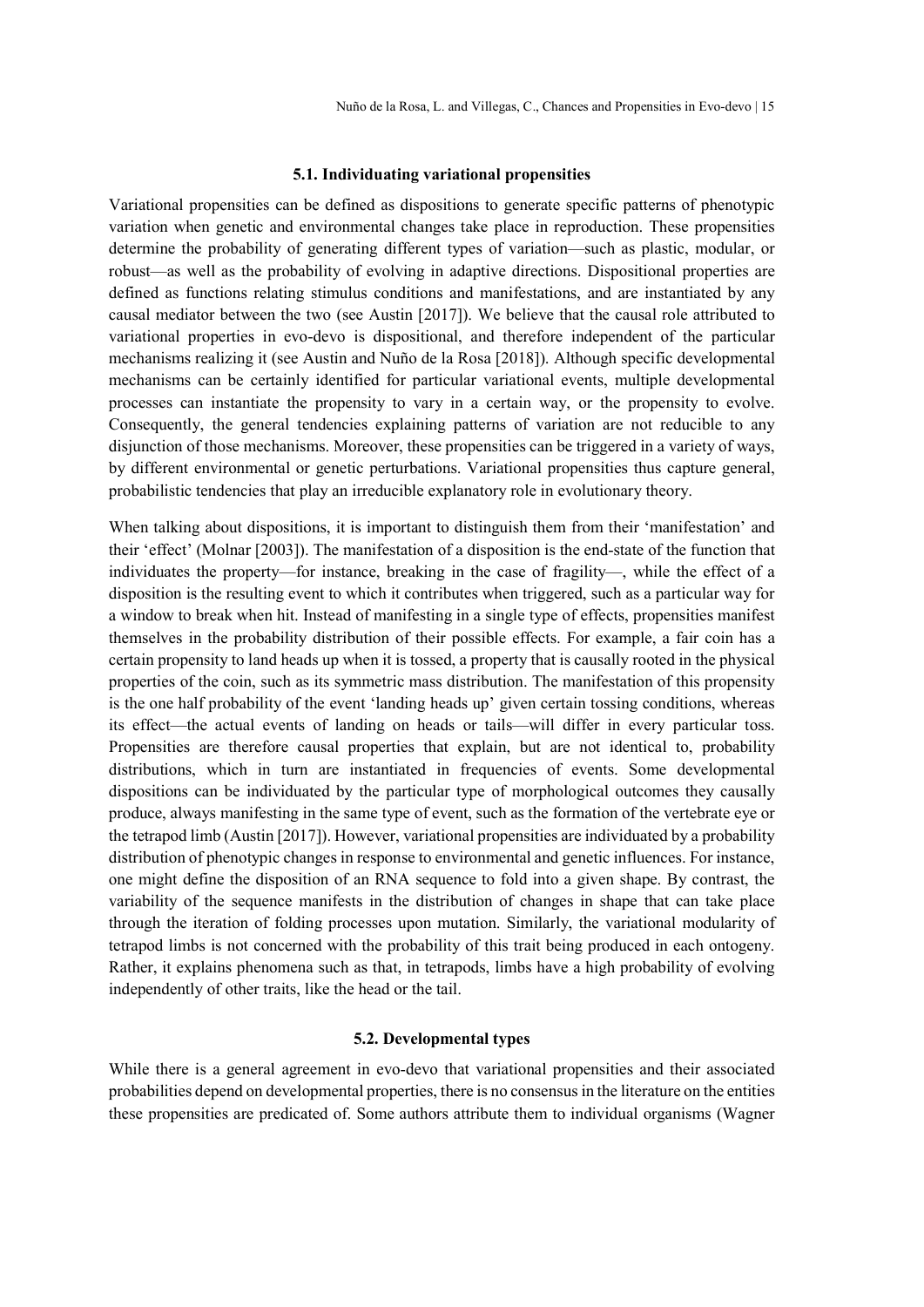[2014]), others to genotypes (Fontana [2002]), others to developmental systems (Salazar-Ciudad [2007]), and yet others to GPMs (Wagner and Altenberg [1996]). As we have argued in the previous sections, variational propensities can only be derivatively attributed to genotypes. GPMs, in turn, represent the general causal structure of developmental chance setups, but abstract functions cannot bear propensities. Research on developmental plasticity has shown that organisms are certainly bearers of a capacity to vary with important evolutionary consequences. However, individual organisms do not vary in our defined sense of variability, nor do they evolve. The variational propensities of interest in evo-devo belong to developmental types instead. Variability models include the space of all possible genotypes resulting from mutational perturbations that act as an input in a given GPM, as well as all possible developmental rules connecting this space with the output, phenotypic space. A developmental type can then be defined as the causal, generative structure shared by a manifold of—actual and possible—developmental processes that map genotypic variation onto phenotypic variation in the same way. Variational propensities are then responsible for general or type level causation relations rather than actual or token level ones.

Millstein ([2003]) suggests that type level causation in evolutionary biology is identifiable with 'longrun' propensity interpretations, where propensities are 'associated with repeatable conditions' that produce frequencies similar to the probabilities 'in a long series of repetitions' (Gillies [2000], p.  $822$ ).<sup>14</sup> According to Millstein, the relevant conditions for evolutionary biology explanations are not those repeatable in long series of the same trial, but in ensembles of similar ones ([2003], p. 1324, n. 4). Although she concludes that the distinctive types in evolutionary biology are defined at a population level, developmental types do not define types of populations. The relevant causes for variational patterns are to be found in ensembles of developmental mechanisms that share a causal structure across populations, generating a distribution of phenotypic changes with distinct associated probabilities. Whenever the structure of a GPM remains stable, determining the causal relevant factors shared across populations or taxa, and throughout evolutionary time, evo-devo models can be said to represent a developmental type. Insofar as they include non-realized perturbations and developmental processes within a specific GPM logic, we believe that developmental types cannot be interpreted as mere abstractions from populations of individual ontogenies, contrarily to what authors such as Lewens ([2009], p. 263) have defended. The setup conditions of variational probabilities are repeatable in the sense of remaining stable through the historical series of reproductive events that connect the individual organisms constituting evolutionary lineages. Therefore, this stable structure seems to be more properly attributable to lineages rather than ensembles of individuals or populations.<sup>15</sup> In any case, the typological character of variational propensities seems to be at least indispensable for their explanatory role of probabilistic patterns.

<sup>&</sup>lt;sup>14</sup> Long-run interpretations have been challenged on the basis of their dependence on sequences of repetitions, thus entailing the difficulties associated with frequency accounts (Suárez [2014]). However, we believe that the repeatability of the developmental and environmental setup conditions is an indispensable requirement in evolutionary explanations of variational probabilities, at least when it comes to how these probabilities are conceived and modelled in practice.

<sup>15</sup> Sterelny ([2011]) has also identified evolvability as a property of lineages, but reduces the causal determinants of evolvability to the 'interactions between individual developmental mechanisms, populations and environments' (p. 96). In this sense, he considers evolvability explanations as 'lineage explanations' (Calcott [2009]). Brown ([2014]) has argued instead that evolvability explanations are of a different kind, insofar as they invoke dispositions rather than gradual changes in actual, developmental mechanisms. We agree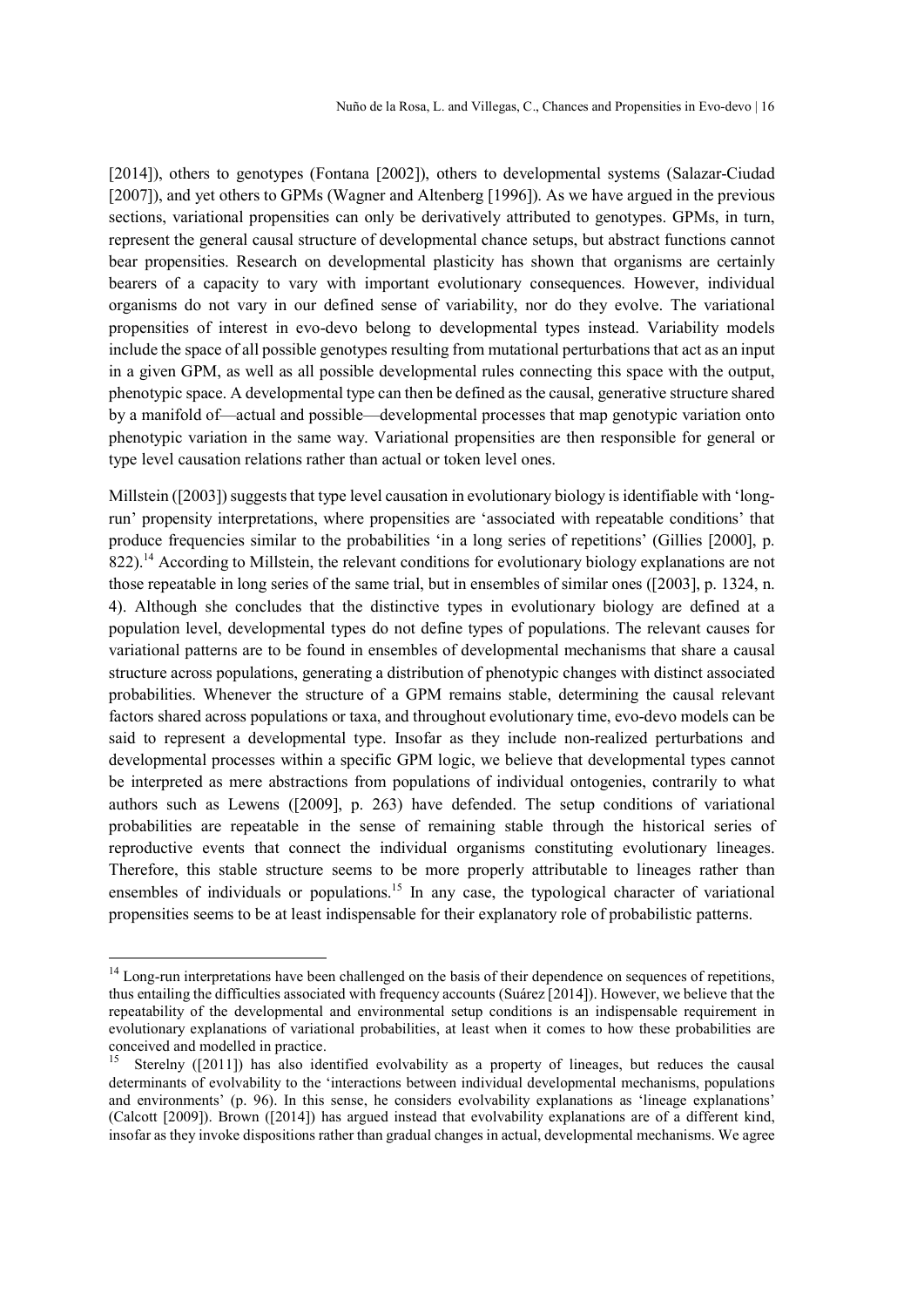While variability models abstract selection away, the repeatable conditions required for evolvability as a causal probabilistic process also include a general characterisation of the adaptive environment: given that environments tend to change in certain ways, some lineages will have a better chance to generate fitter traits than others. For instance, modular GPMs will tend to manifest into modular variation independently of the environmental conditions but they will only be more evolvable under a modular selective pattern. In analysing evolvability as a general disposition, philosophers have tended to agree that factors external to developmental systems, such as population size, geographic range or climate conditions, can influence evolvability, and therefore should be included in its causal, dispositional basis (Love [2003]). However, we have seen that in evo-devo not all the environmental factors that influence the ability of a population to evolve are included in the definition of this capacity. Evolvability has been shown to occur if and only if the environmental patterns of spatiotemporal variation are stable. Selective factors do not only 'differ depending on the probability of being experienced repeatedly by organisms' (Abrams [2014], p. 127), but also on the probability of varying with a certain pattern. In developmental explanations of the probability of evolving, these structural features of the selective environment belong to the chance setup accounting for such probability, rather than being a general condition for the manifestation of the propensity, as in variability.

Moreover, in evolution, the frequencies of variational patterns need not approximate, in the long term, the variational probabilities associated to a given GPM. Because of the deep historical dependence of variational propensities, some pathways are explored while others are not, the former not needing to be the most probable ones from a developmental perspective.<sup>16</sup> Since different phenotypic results will be more or less favoured by selection or drift, and since every outcome in evolution determines the initial conditions of the following trial, the areas of the probability spaces explored by lineages may not be representative of the possibilities modelled in a given GPM. Furthermore, variational probabilities can themselves evolve: a change in the structure of a developmental type involves a change in the repeatable conditions, hence in the propensities that are being modelled. In turn, this second-order evolutionary dynamics has its own rules of change, some developmental types being more likely to evolve than others.

Insofar as variational propensities are predicated of developmental types, we claim that the conception of variational probability at work in evo-devo is compatible with their existence in deterministic processes.<sup>17</sup> Stochasticity is a major source of developmental variation, both at the level of the inputs of development—environmental factors, mutations, and recombination—and at the level of developmental processes themselves—developmental noise. However, the probabilistic properties that concern us here are not necessarily indeterministic in nature. Instead, we refer to those properties that remain stable across taxa and throughout generations, allowing for the existence of stable patterns of variation. Variational probabilities depend on the ability of developmental systems to generally react to mutational or environmental perturbations (Brigandt [2015b]), regardless of the fact that such perturbations might or might not be the result of indeterministic processes. Variability and

with Brown in this regard but not with her attribution of the categorical basis of evolvability to the internal features of populations.

<sup>&</sup>lt;sup>16</sup> This historical dependence of evolutionary pathways has been generally referred to in the literature as the 'contingency' sense of chance (Beatty [1995]).

<sup>&</sup>lt;sup>17</sup> See Millstein ([2003]) for an analogous argument on the probabilities at work in microevolutionary theory.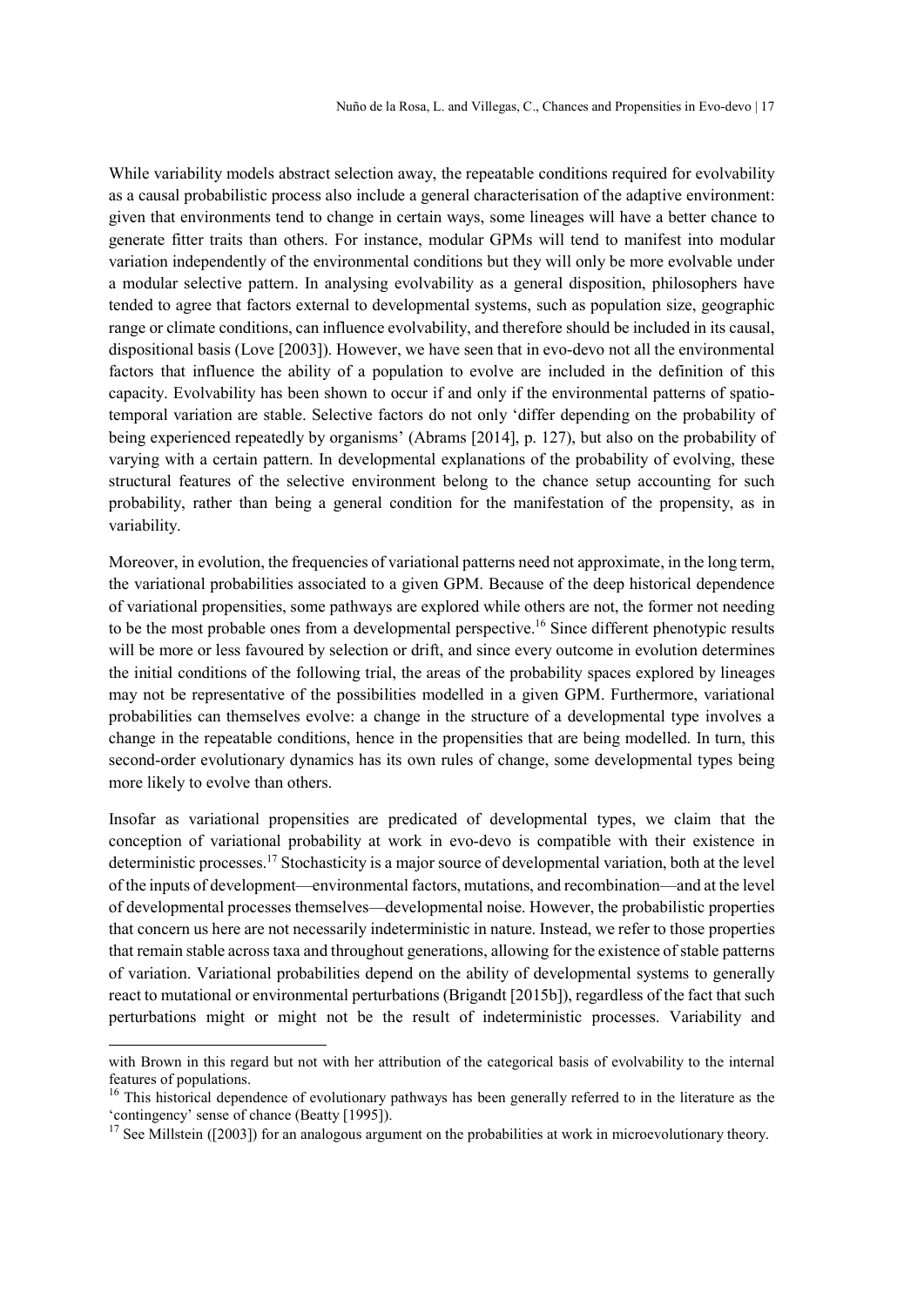evolvability are not irreducible indeterministic propensities, but they refer to a higher level dispositional feature of developmental systems, defining a probabilistic dynamics at the typological level. In this sense, we defend that variational propensities have an explanatory role in evo-devo, insofar as the generalizations afforded by them are indispensable in accounting for the nonrandom distribution of heritable variation. They are responsible for probabilistic patterns in virtue of the structure of the causal interactions they represent, and not in virtue of a fundamentally indeterministic nature.

# 6. Conclusion

The evolutionary role of chance in the production of variation has tended to be neglected due to the focus on the effects of mutations on fitness. This restricted view has obscured other meanings of chance endorsed by the MS against alternative explanatory strategies in evolutionary biology. We have argued that evo-devo research on variability and evolvability demands a different conceptualisation of chance, where the probabilities of varying and evolving are causally dependent on the variational propensities of developmental types. Insofar as these propensities have a creative, rather than a constraining role, in explaining evolutionary patterns, we believe that the philosophical reflection on the probabilistic nature of evolution would benefit from incorporating them. How variational probabilities relate to the probabilities involved in populational dynamics is a further philosophical path that remains to be explored.

#### Acknowledgements

This work was funded by the Spanish Ministry of Economy, Industry and Competitiveness: LNdR's by two Juan de la Cierva fellowships (FJCI-2014-22685 and IJCI-2017-34092) and a postdoctoral fellowship at the Complutense University of Madrid, and CV' by a predoctoral contract (BES-2015- 072779) at the Complutense University of Madrid. Research towards this paper was conducted within the framework of two projects funded by the Spanish Government (FFI2013-47849-P and FFI2014- 57064-P). We thank the audience at the conference 'On the nature of variation: random, biased and directional' held in Lisbon in October 2017, as well as the participants at the reading groups coordinated by María Cerezo at the University of Murcia, by Grant Ramsey at KU Leuven, and by Mauricio Suárez at Complutense University of Madrid for their very helpful comments. Mihaela Pavlicev, Philippe Huneman, Miguel Brun-Usan, Juan Campos, and three anonymous reviewers made many insightful comments on early drafts of this manuscript that have greatly contributed to its improvement. LNR and CV are currently hosted by the Centre for Advanced Study at the Norwegian Academy of Science and Letters.

> Laura Nuño de la Rosa Department of Logical and Theoretical Philosophy, Complutense University of Madrid Madrid, Spain lauranun@ucm.es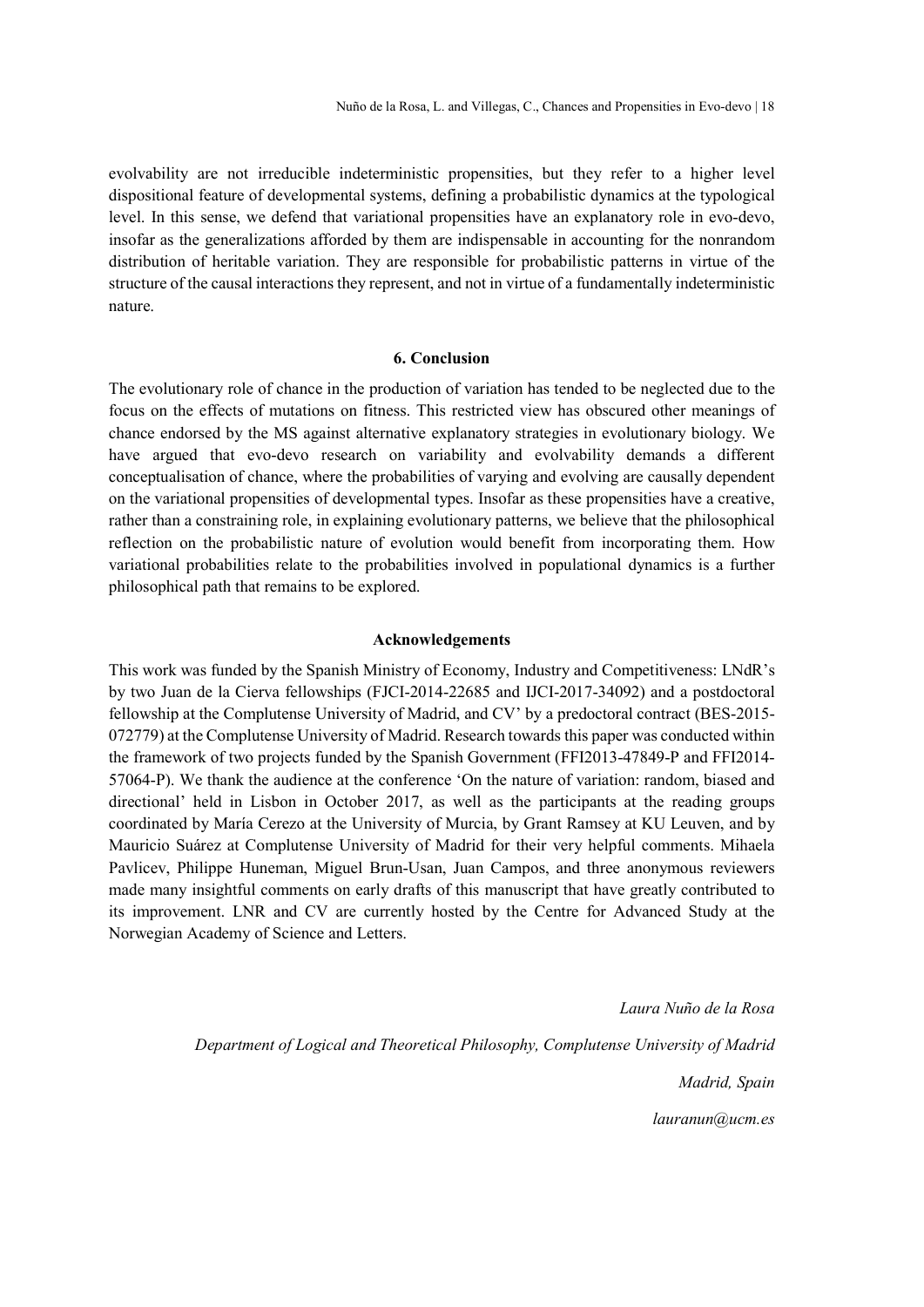Nuño de la Rosa, L. and Villegas, C., Chances and Propensities in Evo-devo | 19

Cristina Villegas

Department of Logical and Theoretical Philosophy, Complutense University of Madrid

Madrid, Spain

crvilleg@ucm.es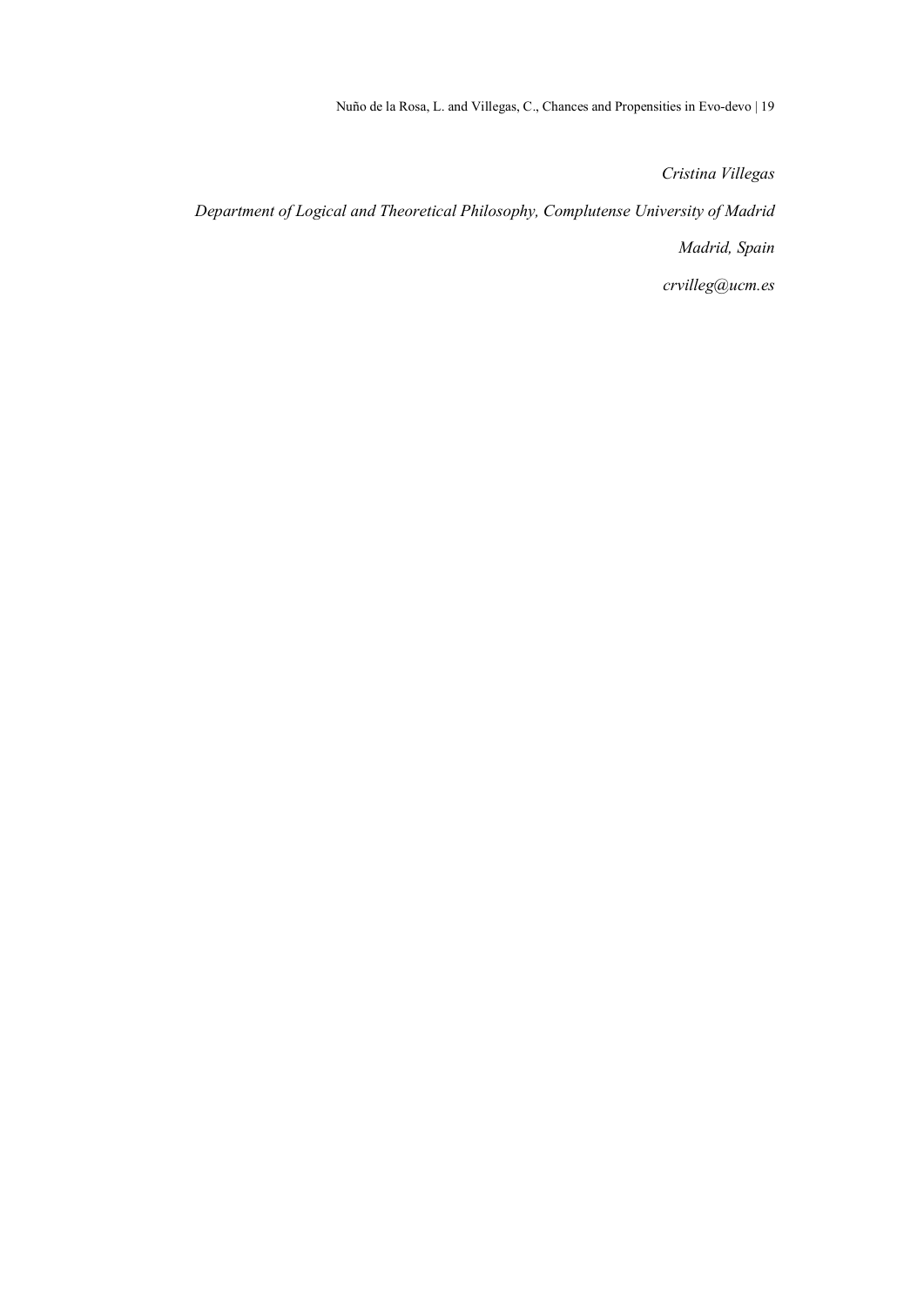Nuño de la Rosa, L. and Villegas, C., Chances and Propensities in Evo-devo | 20



Figure 1. The RNA model. The bottom networks represent a genotypic space, where each point corresponds to an RNA sequence differing from their neighbors by a single point mutation. Each shade of gray corresponds to a distinct phenotype. There are thus three neutral networks—black, dark grey and light grey networks—in the genotypic space, that is, three sets of sequences that fold into a specific phenotype or RNA shape, as represented by the star, square and circle shapes. The mid-level corresponds to the phenotypic space, where the three different phenotypes are represented. A fitness value is assigned to each of them, illustrated in the top level. The sequences-shapes relation corresponds to a genotype-phenotype map, while the shapes-fitness values relation is a phenotypefitness map. Figure modified from (Stadler et al. [2001]).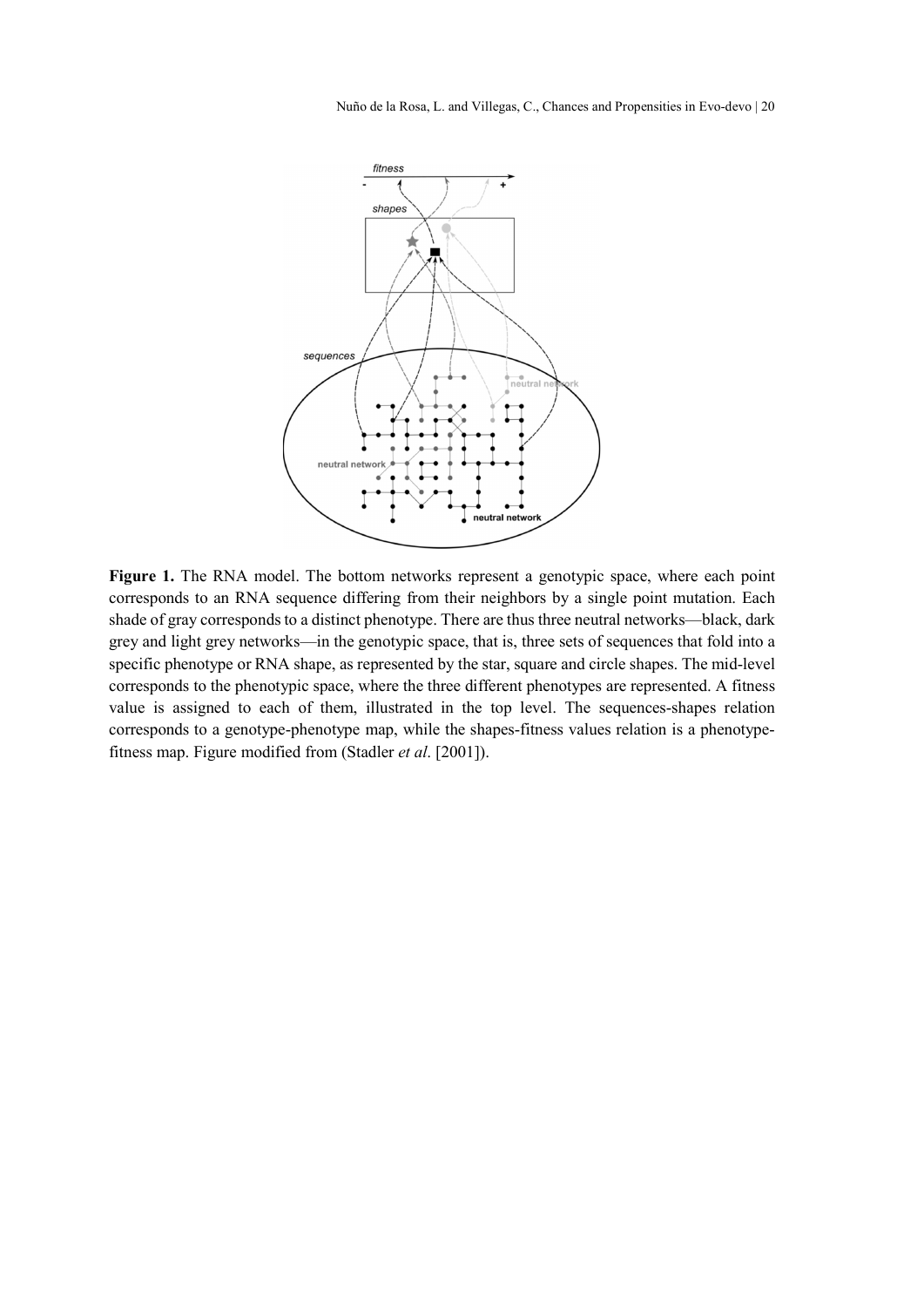### References

- Abrams, M. [2014]: 'Environmental Grain, Organism Fitness,and Type Fitness', in G. Barker, E. Desjardins and T. Pearce (eds), Entangled Life: Organism and Environment in the Biological and Social Sciences, Springer, pp. 127–152.
- Abrams, M. [2017]: 'Probability and Chance in Mechanisms', in S. Glennan and P. Illari (eds), The Routledge Handbook of Mechanisms and Mechanical Philosophy, New York: Routledge, pp. 169–184.
- Alberch, P. [1980]: 'Ontogenesis and Morphological Diversification', Integrative and Comparative Biology, 20, pp. 653–667.
- Alberch, P. [1982]: 'Developmental Constraints in Evolutionary Processes', in J. T. Bonner (ed), Evolution and Development, Berlin: Springer, pp. 313–332.
- Altenberg, L. [1995]: 'Genome Growth and the Evolution of the Genotype-Phenotype Map', in W. Banzhaf and F. H. Eckman (eds), Evolution and Biocomputation, Berlin: Springer, pp. 205– 259.
- Amundson, R. [1994]: 'Two Concepts of Constraint: Adaptationism and the Challenge from Developmental Biology', Philosophy of Science, 61(4), pp. 556–578.
- Austin, C. J. [2017]: 'Evo-Devo: a Science of Dispositions', European Journal for the Philosophy of Science, 7, pp. 373–389.
- Austin, C. J. and Nuño de la Rosa, L. [2018]: 'Dispositional Concepts in Evo-Devo', in L. Nuño de la Rosa and G. Müller (eds), Evolutionary Developmental Biology: a Reference Guide, Springer, pp. 1–13.
- Bateson, P. and Laland, K. N. [2013]: 'Tinbergen's Four Questions: an Appreciation and an Update', Trends in Ecology and Evolution, 28, pp. 712–718.
- Beatty, J. [1995]: 'The Evolutionary Contingency Thesis', in G. Wolters and J. G. Lennox (eds), Concepts, Theories, and Rationality in the Biological Sciences, University of Pittsburgh Press, 45–81.
- Beatty, J. [2016]: 'The Creativity of Natural Selection? Part I: Darwin, Darwinism, and the Mutationists', Journal of the History of Biology, 49(4), pp. 659–684.
- Bonner, J. T. [2013]: Randomness in Evolution. Oxford: Princeton University Press.
- Brigandt, I. [2015a]: 'From Developmental Constraint to Evolvability: How Concepts Figure in Explanation and Disciplinary Identity', in A. C. Love (ed), Conceptual Change in Biology, Springer, pp 305–325.
- Brigandt, I. [2015b]: 'Evolutionary Developmental Biology and the Limits of Philosophical Accounts of Mechanistic Explanation', in P. A. Braillard and C. Malaterre (eds), Explanation in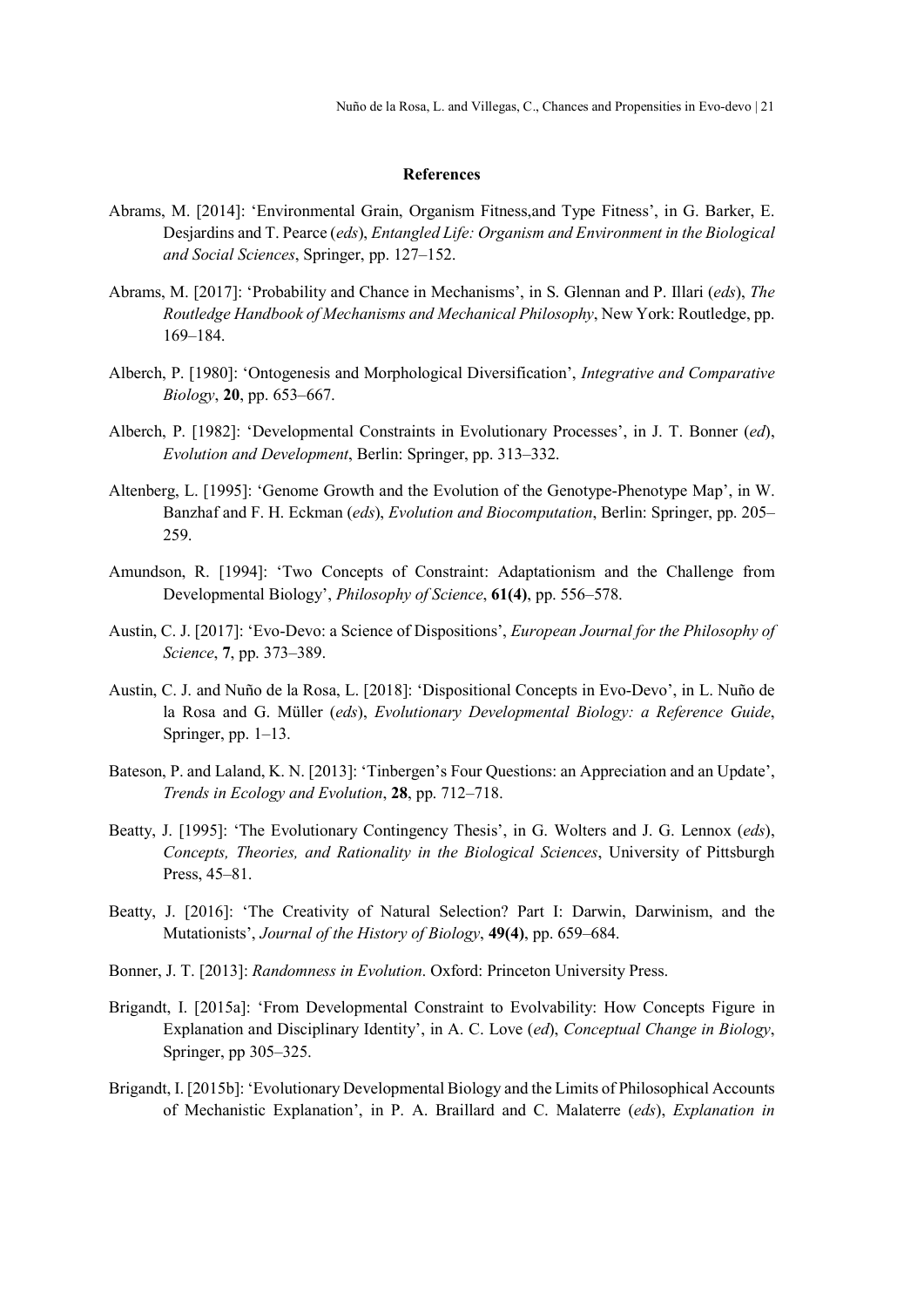Biology: An Enquiry into the Diversity of Explanatory Patterns in the Life Sciences. Springer, pp. 135–173.

- Brown, R. L. [2014]: 'What Evolvability Really is', The British Journal for the Philosophy of Science, 65(3), 549–572.
- Calcott, B. [2009]: 'Lineage Explanations: Explaining How Biological Mechanisms Change', The British Journal for the Philosophy of Science, 60(1), 51–78.
- De Vries, H. [1905]: Species and Varieties. Their Origin by Mutation, Chicago: The Open Court Publishing Company.
- Eagle, A. [2019]: 'Chance versus Randomness', in E. N. Zalta (ed), Stanford Encyclopedia of Philosophy, available at <https://plato.stanford.edu/archives/spr2019/entries/chancerandomness/>.
- Eble, G. J. [1999]: 'On the Dual Nature of Chance in Evolutionary Biology and Paleobiology', Paleobiology, 25(1), pp. 75–87.
- Fontana, W. [2002]: 'Modelling 'evo-devo' with RNA', BioEssays, 24(12), pp. 1164–1177.
- Gerhart, J. and Kirschner, M. [2007]: 'The Theory of Facilitated Variation', Proceedings of the National Academy of Sciences of the United States of America, 104, 8582–8589.
- Gillies, D. [2000]: 'Varieties of Propensity' , The British Journal for the Philosophy of Science, 51(4), 807–835.
- Hallgrímsson, B., Brown, J. J. Y. and Hall, B. K. [2005]: 'The Study of Phenotypic Variability: An Emerging Research Agenda for Understanding the Developmental—Genetic Architecture Underlying Phenotypic Variation', in B. Hallgrímsson and B. K. Hall (eds), Variation: a Central Concept in Biology, Elsevier, pp. 525–551.
- Hallgrímsson, B. and Hall, B. K. [2005]: 'Variation and Variability: Central Concepts in Biology', in B. Hallgrímsson and B. K. Hall (eds), Variation: a Central Concept in Biology, Elsevier, pp. 1–8.
- Hansen, T. F. [2006]: 'The Evolution of Genetic Architecture', Annual Review of Ecology Evolution and Systematics, 37, pp. 123–157.
- Hendrikse, J. L., Parsons T. E. and Hallgrímsson, B. [2007]: 'Evolvability as the Proper Focus of Evolutionary Developmental Biology', Evolution & Development, 9(4), pp. 393–401.
- Huneman, P. [2017]: 'Why Would we Call for a New Evolutionary Synthesis? The Variation Issue and the Explanatory Alternatives', In P. Huneman and D. M. Walsh (eds), Challenging the Modern Synthesis: Adaptation, Development, and Inheritance, Oxford University Press, pp. 68–110.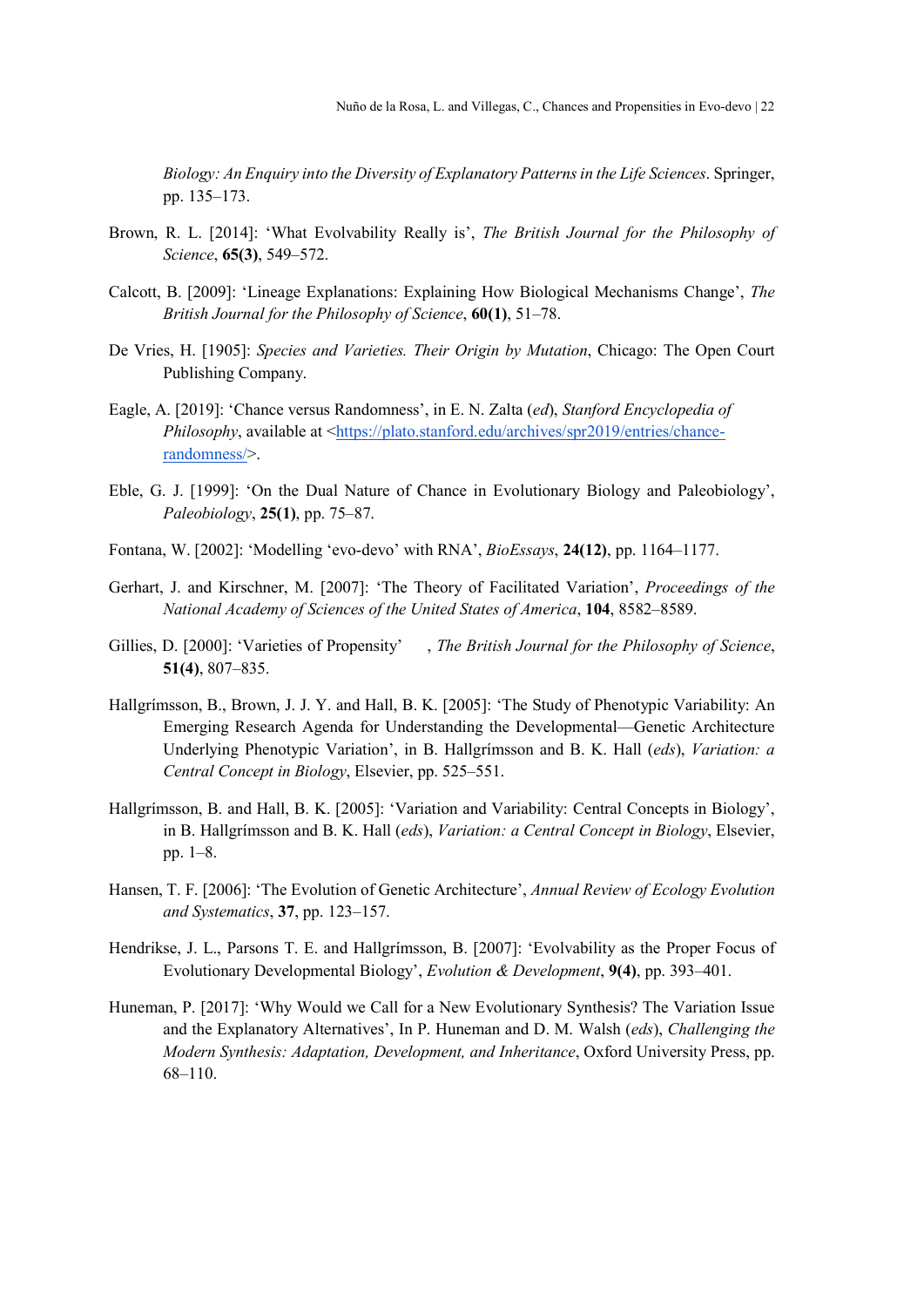- Jablonka, E. and Lamb, M. J. [2005]: Evolution in Four Dimensions: Genetic, Epigenetic, Behavioral, and Symbolic Variation in the History of Life, Cambridge MA/London: MIT Press.
- Kirschner, M. and Gerhart, J. [1998]: 'Evolvability', Proceedings of the National Academy of Sciences of the United States of America, 95(15), pp. 8420–8427.
- Lewens, T. [2009]: 'What Is Wrong with Typological Thinking?', *Philosophy of Science*, 76, pp. 355–371.
- Lenormand, T., Chevin, L. M. and Bataillon, T. [2016]: 'Parallel Evolution: What does it (not) Tell us and Why is it (still) Interesting? In G. Ramsey and C. H. Pence (eds), Chance in Evolution, The University of Chicago Press, pp 196–221.
- Lenski, R.E. and Mittler, J.E. [1993], 'The Directed Mutation Controversy and Neodarwinism', Science, 259, pp. 188–194.
- Love, A. C. [2003]: 'Evolvability, Dispositions, and Intrinsicality' *Philosophy of Science*, 70(5), pp. 1015–1027.
- Love, A. C. [2015]: 'Evolutionary Developmental Biology: Philosophical Issues', in T. Heams, P. Huneman, L. Lecointre and M. Silberstein (eds), Handbook of Evolutionary Thinking in the Sciences. Berlin: Springer, pp. 265–283.
- Merlin, F. [2010]: 'Evolutionary Chance Mutation: A Defense of the Modern Synthesis' Consensus View', Philosophy and Theory in Biology, 2, pp. 1–22.
- Mills, S. K. and Beatty, J. H. [1979]: 'The Propensity Interpretation of Fitness', Philosophy of Science, **46(2)**, pp. 263–286.
- Millstein, R. L. [2003]: 'Interpretations of Probability in Evolutionary Theory', Philosophy of Science, **70(5)**, pp. 1317–1328.
- Millstein, R. L. [2006]: 'Discussion of "Four Case Studies on Chance in Evolution": Philosophical Themes and Questions', Philosophy of Science, 73(5), pp. 678–687.
- Millstein, R. L. [2011]: 'Chances and Causes in Evolutionary Biology: How Many Chances Become One Chance', in P. M. Illari, F. Russo and J. Williamson (eds), Causality in the Sciences, Oxford University Press, pp. 2–425.
- Molnar, G. [2003]: Powers: A Study in Metaphysics, Oxford: Oxford University Press.
- Nei, M. [2013]: Mutation-driven evolution. Oxford: Oxford University Press.
- Nuño de la Rosa, L. [2017]: 'Computing the Extended Synthesis: Mapping the Dynamics and Conceptual Structure of the Evolvability Research Front', Journal of Experimental Zoology Part B: Molecular and Developmental Evolution, 328, pp. 395–411.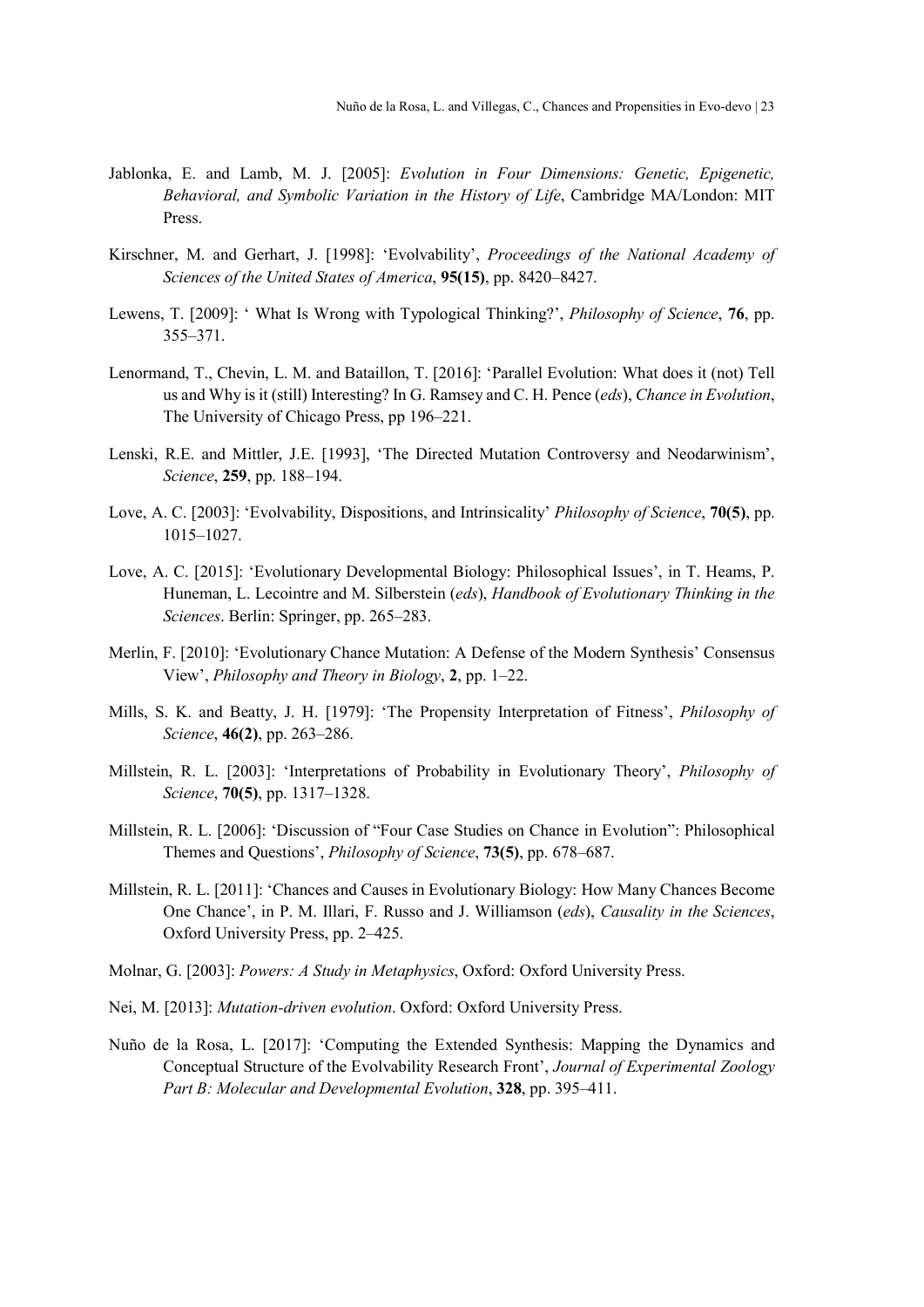- Parter, M., Kashtan, N. and Alon, U. [2008]: 'Facilitated Variation: How Evolution Learns from Past Environments To Generalize to New Environments', PLoS Computational Biology, 4(11), e1000206.
- Pavlicev, M., Norgard, E. A., Fawcett, G. L. and Cheverud, J. M. [2011]: 'Evolution of Pleiotropy: Epistatic Interaction Pattern Supports a Mechanistic Model Underlying Variation in Genotype-Phenotype Map', Journal of Experimental Zoology Part B: Molecular and Developmental Evolution, 316(5), pp. 371–385.
- Pavlicev, M. and Wagner, G. P. [2012]: 'Coming to Grips with Evolvability', Evolution: Education and Outreach, 5, pp. 231–244.
- Pigliucci, M. [2008]: 'Is Evolvability Evolvable?', Nature Reviews Genetics, 9(1), pp. 75–82.
- Pigliucci, M. [2010]: 'Genotype-Phenotype Mapping and the End of the "Genes as Blueprint" Metaphor', Philosophical Transactions of the Royal Society of London, Series B, Biological Sciences, 365(1540), pp. 557–566.
- Raff, R. A. [1996]: The Shape of Life: Genes, Development, and the Evolution of Animal Shape (Vol. II), USA: University of Chicago Press.
- Ramsey, G. [2016]: 'The Causal Structure of Evolutionary Theory', Australasian Journal of Philosophy, 94(3), 421–434.
- Razeto-Barry, P. and Vecchi, D. [2016]: 'Mutational Randomness as Conditional Independence and the Experimental Vindication of Mutational Lamarckism', 92(2), Biological Reviews, pp. 673–683.
- Salazar‐Ciudad, I. [2006]: 'Developmental Constraints vs. Variational Properties: How Pattern Formation can Help to Understand Evolution and Development, Journal of Experimental Zoology Part B: Molecular and Developmental Evolution, 306(2), pp. 107–125.
- Salazar-Ciudad, I. [2007]: 'On the Origins of Morphological Variation, Canalization, Robustness, and Evolvability', Integrative and Comparative Biology, 47, pp. 390–400.
- Salazar-Ciudad, I. and Jernvall, J. [2002]: 'A Gene Network Model Accounting for Development and Evolution of Mammalian Teeth', Proceedings of the National Academy of Sciences of the United States of America, 99(12), pp. 8116–8120.
- Schlichting, C. D. and Murren, C. J. [2004]: 'Evolvability and the Raw Materials for Adaptation', in Q. C. B. Cronk (ed), Plant Adaptation: Molecular Genetics and Ecology, pp. 18–29.
- Schuster, P. [2001]: 'Evolution in Silico and in Vitro: the RNA Model', *Biological Chemistry*, **382(9)**, pp. 1301–1314.
- Sniegowski, P. D. and Murphy, H. A. [2006]: 'Evolvability', Current Biology, 16, pp. R831–R834.
- Sober, E. [2001]: 'The Two Faces of Fitness', Thinking About Evolution: Historical, Philosophical, and Political Perspectives, 2, pp. 309–21.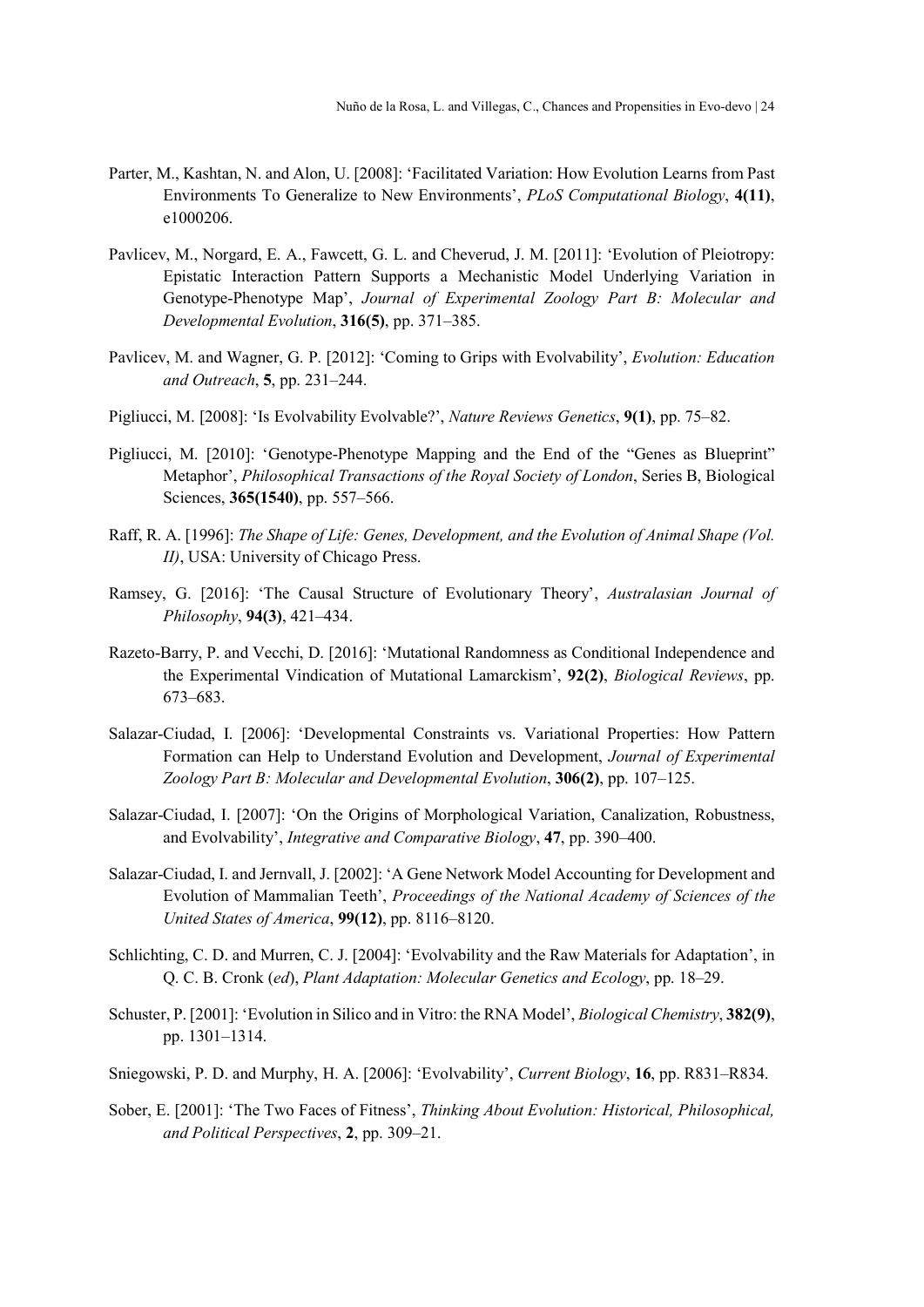- Stadler, B. M., Stadler, P. F., Wagner, G. P. and Fontana, W. [2001]: 'The Topology of the Possible: Formal Spaces Underlying Patterns of Evolutionary Change', Journal of Theoretical Biology, 213(2), 241–274.
- Sterelny, K. [2011]: 'Evolvability Reconsidered', in B. Calcott and K. Sterelny (eds), The Major Transitions in Evolution Revisited, Cambridge: The MIT Press, pp. 83–100.
- Stoltzfus, A. [2006]: 'Mutationism and the Dual Causation of Evolutionary Change', Evolution & Development, 8(3), pp. 304–317.
- Stoltzfus, A. and Cable, K. [2014]: 'Mendelian-Mutationism: The Forgotten Evolutionary Synthesis', Journal of the History of Biology, 47, pp. 501–546.
- Strevens, M. [2010]: 'Probability Out of Determinism', in C. Beisbart and S. Hartmann (eds), Probabilities in Physics, pp. 339–364.
- Suárez, M. [2014]: 'A Critique of Empiricist Propensity Theories', European Journal for Philosophy of Science, 4(2), 215–231.
- Suárez, M. [2016]: 'The Chances of Propensities', The British Journal for the Philosophy of Science, 69(4), pp. 1155–1177.
- Wagner, A. [2012]: 'The Role of Randomness in Darwinian Evolution', *Philosophy of Science*, **79(1)**, pp. –95-119.
- Wagner, G. P. [2013]: 'The Changing Face of Evolutionary Thinking', Genome Biology and Evolution, 5, pp. 2006–2007.
- Wagner, G. P. [2014]: Homology, Genes, and Evolutionary Innovation, Princeton University Press
- Wagner, G. P. and Altenberg, L. [1996]: 'Perspective: Complex Adaptations and the Evolution of Evolvability', Evolution, 50(3), pp. 967–976.
- Wagner, G. P., Pavlicev, M. and Cheverud, J. M. [2007: 'The Road to Modularity', Nature Reviews Genetics, 8(12), 921–931.
- Watson, R. A., Wagner, G. P., Pavlicev, M., Weinreich, D. M. and Mills, R. [2014]: 'The Evolution of Phenotypic Correlations and "Developmental Memory"', Evolution, 68(4), 1124–1138.
- Watson, R. A., Mills, R., Buckley, C. L., Kouvaris, K., Jackson, A., Powers, S. T. and Power, D. [2016]: 'Evolutionary Connectionism: Algorithmic Principles Underlying the Evolution of Biological Organisation in Evo-Devo, Evo-Eco and Evolutionary Transitions', Evolutionary Biology, 43(4), pp. 553–581.
- Willmore, K.E., Young, N.M. and Richtsmeier, J. T. [2007]: 'Phenotypic Variability: Its Components, Measurement and Underlying Developmental Processes', Evolutionary Biology, 34(3-4), pp. 99–120.